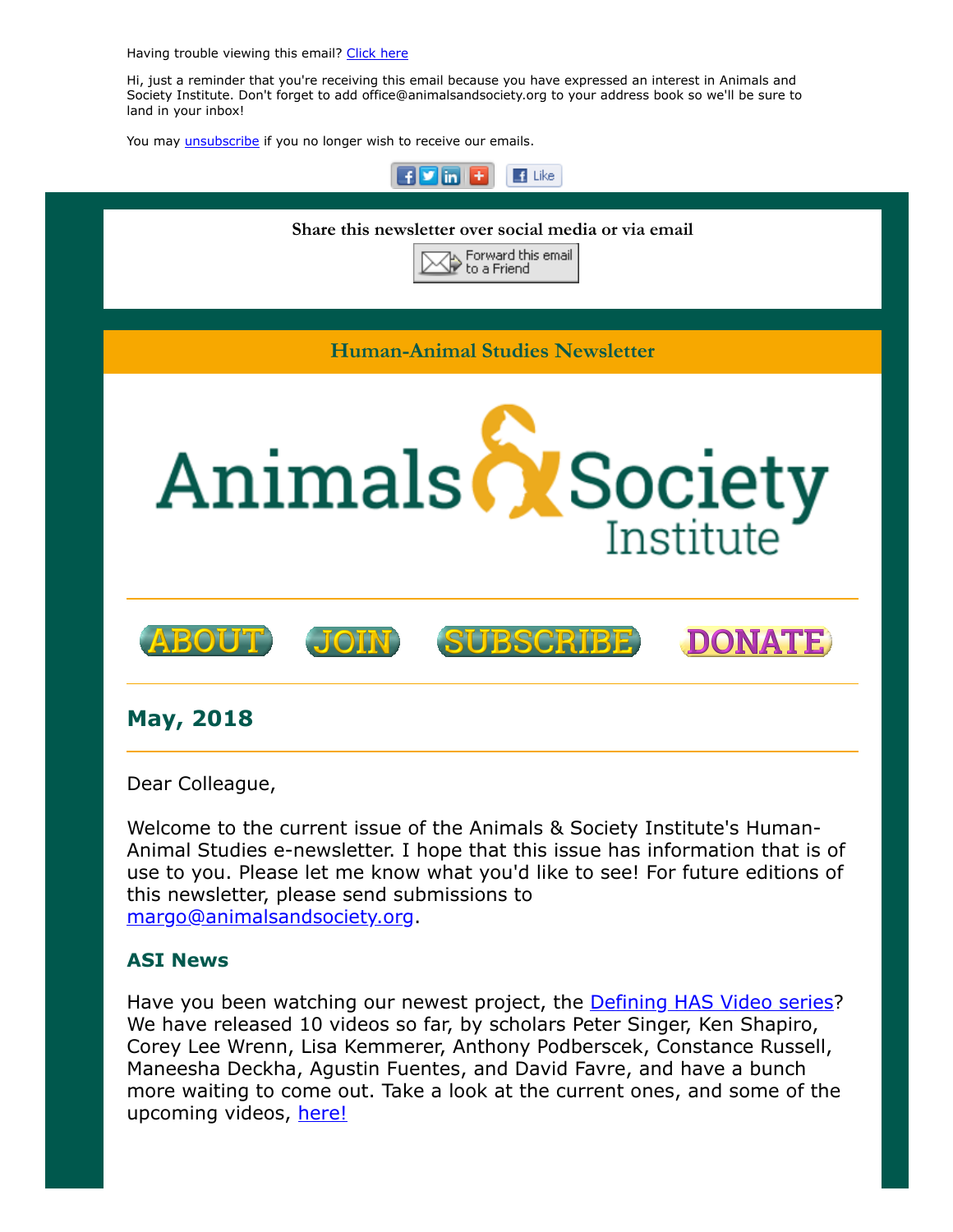The Animals & Society Institute (ASI) and Wesleyan Animal Studies (WAS) invite applications for the sixth annual Undergraduate Prize Competition for Undergraduate Students Pursuing Research in Human-Animal Studies. ASI and WAS will award a prize to an outstanding, original theoretical or empirical scholarly work that advances the field of human-animal studies. Papers can come from any undergraduate discipline in the humanities, social sciences or natural sciences, and must be between 4,000-7,000 words long, including abstract and references. The winning paper will be published in Society & Animals, an interdisciplinary journal that publishes articles describing and analyzing experiences of and with non-human animals. Topics can include human-animal interactions in various settings (animal cruelty, the therapeutic uses of animals), the applied uses of animals (research, education, medicine and agriculture), the use of animals in culture (e.g. dogfighting, circus, animal companions, animal research), attitudes toward animals as affected by different socializing agencies and strategies, representations of animals in literature, art, or popular culture, the domestication of animals, the politics of animal welfare, or the constitution of the animal rights movement. The deadline is **August 1.** [Find out more here!](https://www.animalsandsociety.org/call-for-submissions-asi-was-undergraduate-paper-prize-in-human-animal-studies/)

#### HAS News

[The Animal Legal Defense Fund is pleased to announce their free Animal Law](http://aldf.org/animal-law-academy/animal-law-summer-school-2018/) Summer School in 2018! All are welcome to join for three 90-minute webinars provided by leading authorities on cutting-edge topics in animal law. The Animal Law Summer School is an opportunity to hone your skills and gain both practical and substantive knowledge about important issues currently facing animals in the legal system. Participants will learn from the experts and enjoy an interactive Q&A session. Don't miss the chance to get an in-depth look into what it means to advocate for animals through the legal system. The Animal Law Summer School is suitable for anyone interested in animal law, current and future law students, attorneys, legal professionals and animal advocates.

Applications are now open for the '[Jews for Animals' college fellowship](http://www.shamayimvaretz.org/fellowship-information.html) program for the 2018-2019 school year! This program is an initiative of The Shamayim V'Aretz Institute, a Jewish animal welfare organization that educates leaders, trains advocates, and leads campaigns for the ethical treatment of animals. Fellows will learn from Jewish animal advocates on monthly conference calls and complete campus projects, learning how to raise awareness and best articulate animal welfare causes and Jewish veganism. Fellows will also be invited to our national retreat in March, 2019. Fellows receive seed money for campus projects and financial assistance for travel to the retreat in addition to a \$500 stipend upon completion of all fellowship requirements. Please email ilana@shamayimvaretz.org for more information.

Horses and Humans Research Foundation (HHRF) announces an open call for proposals to investigate the therapeutic effects of horses on humans. The Foundation's broad research agenda includes basic research as well as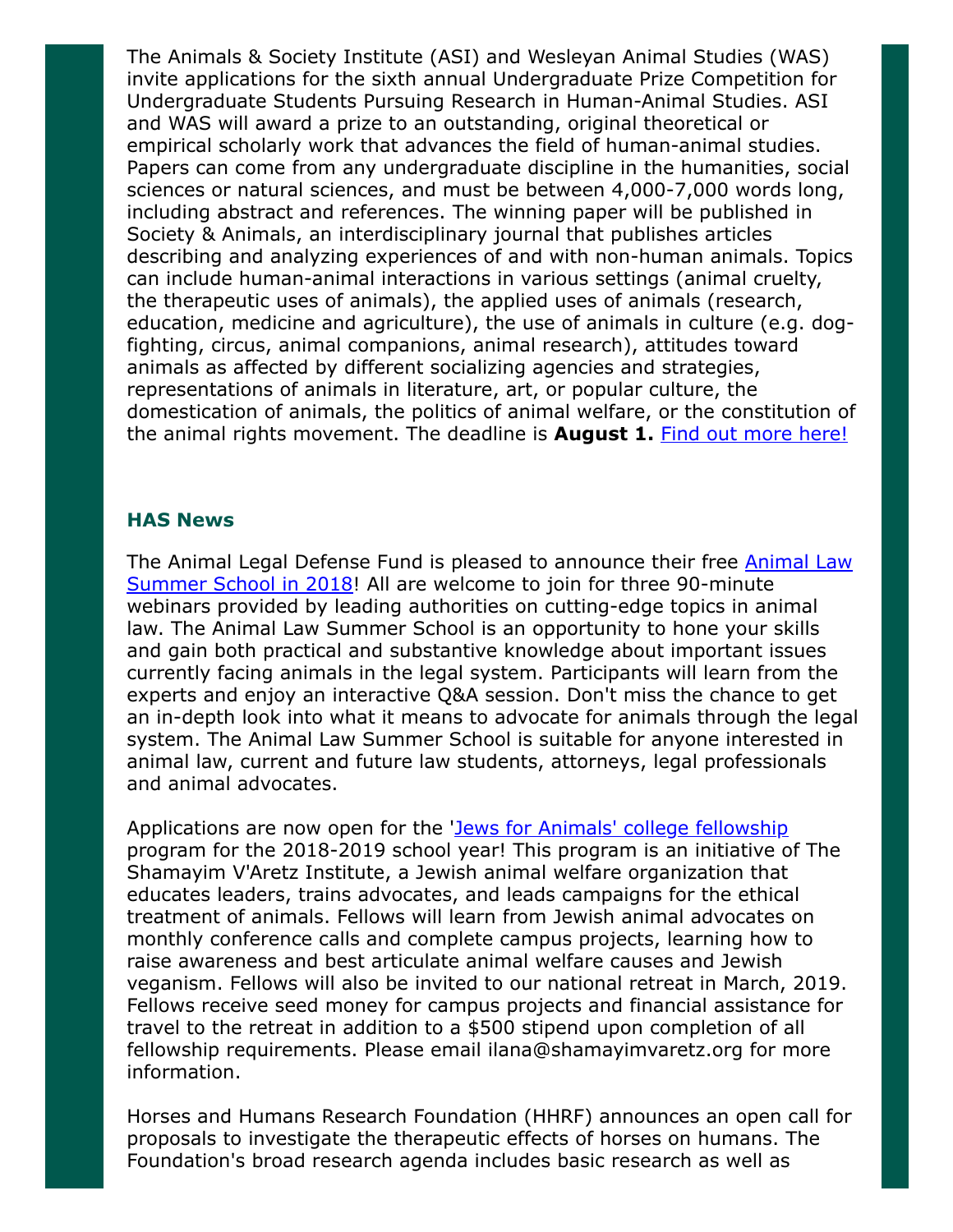clinical studies that will ultimately impact physical and mental health and quality of life for those engaged in equine-assisted activities/therapies  $(EAA/T)$ . Deadline for submission proposals is **June 30**. Up to fifty thousand dollars in research funding will be offered through a rigorous application and review process. Grants are selected on a competitive basis, taking into account scientific merit, scientific and clinical significance and relevance. Preference will be given to investigators with solid credentials and research experience. Information for applicants, including application materials, previously funded projects, review guidelines and more are available at [horsesandhumans.org.](http://www.horsesandhumans.org/)

## New Books

Following are some of the books coming out that we are excited about!

Lindner, L. (2018). Birds of a feather: A true story of hope and the **healing power of animals. Macmillan.** Animal lover though she was, Lorin Lindner was definitely not looking for a pet. Then came Sammy - a mischievous and extremely loud bright pink Moluccan cockatoo who had been abandoned. It was love at first sight. But Sammy needed a companion. Enter Mango, lover of humans ("Hewwo"), inveterate thief of precious objects. Realizing that there were many parrots in need of new homes, Dr. Lindner eventually founded a sanctuary for them. Meanwhile, she began to meet homeless veterans on the streets of Los Angeles. Before long she was a full time advocate for these former service members, who were often suffering from Post-Traumatic Stress Disorder (PTSD). Ultimately, Dr. Lindner created a program for them, too. Eventually the two parts of her life came together when she founded Serenity Park, a unique sanctuary on the grounds of the Greater Los Angeles Veterans Administration Healthcare Center. She had noticed that the veterans she treated as a clinical psychologist and the parrots she had taken in as a rescuer quickly formed bonds. Men and women who had been silent in therapy would share their stories and their feelings more easily with animals. Birds of a Feather is ultimately a love story between veterans and the birds they nurse back to health and between Dr. Lindner and her husband, a veteran with PTSD, who healed at Serenity Park. Full of remarkable people and colorful birds, this book reminds us that we all have the power to make a difference.

Quinn, E., & Westwood, B. (Eds.). (2018). Thinking Veganism in Literature and Culture: Towards a Vegan Theory. Springer. This collection explores what the social and philosophical aspects of veganism offer to critical theory. Bringing together leading and emerging scholars working in animal studies and critical animal studies, Thinking Veganism in Literature and Culture shows how the experience of being vegan, and the conditions of thought fostered by veganism, pose new questions for work across multiple disciplines. Offering accounts of veganism which move beyond contemporary conceptualizations of it as a faddish dietary preference or set of proscriptions, it explores the messiness and necessary contradictions involved in thinking about or practicing a vegan way of life. By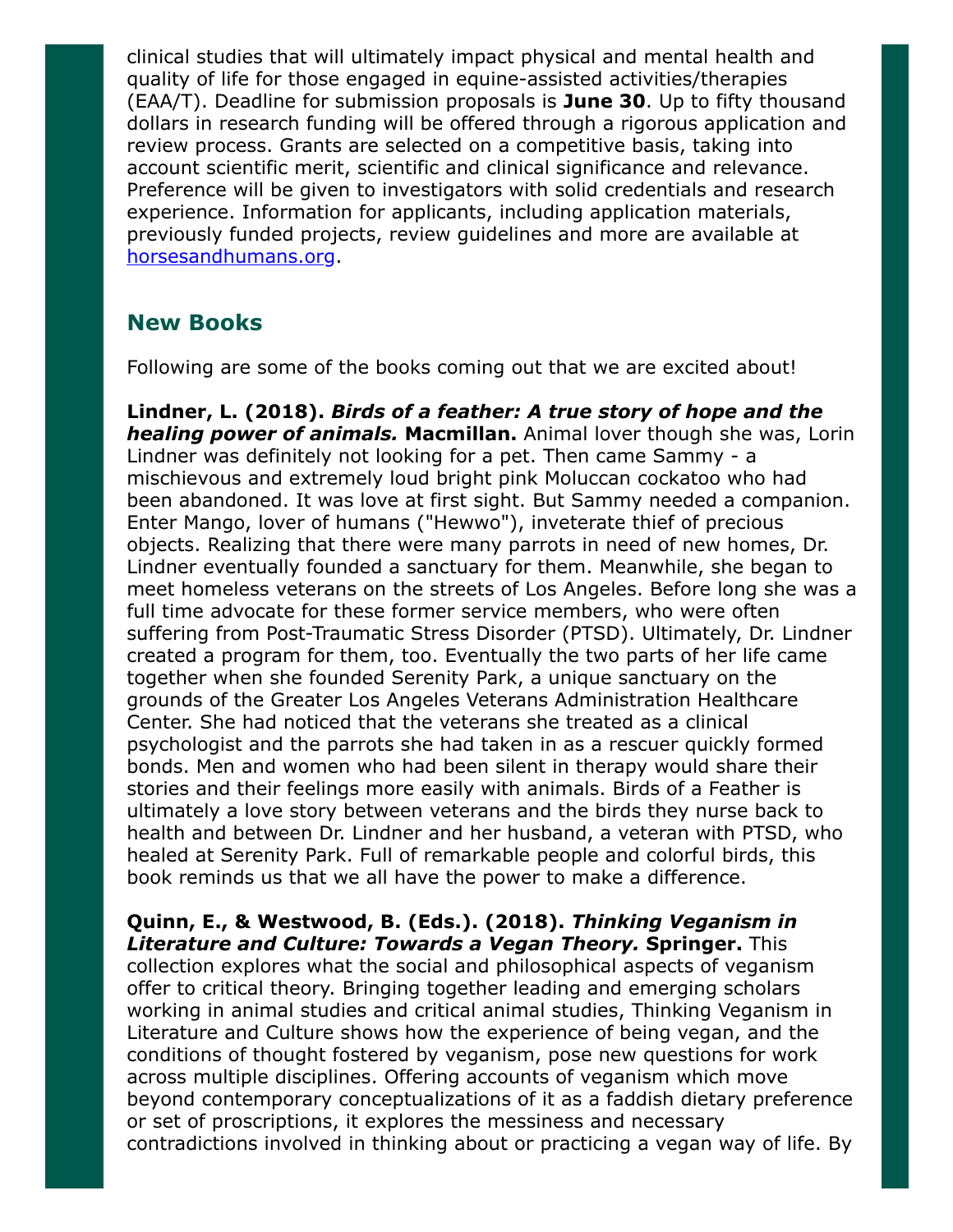thinking through as well as about veganism, the project establishes the value of a vegan mode of reading, writing, looking, and thinking.

## Osbourne, P. (2018). Connections: Animal Assisted Therapy for Alzheimer's Disease and Related Dementias. PYOW Publishing.

Connections is a book for people whose lives have been touched by Alzheimer's Disease and Other Dementias (ADRD). A guide for health care professionals, Animal Assisted Therapy teams, family members, friends or caregivers, the book is insightful, informative and instructive in its ability to show how Animal Assisted Therapy can be used to help those with ADRD connect some dots that might otherwise remain unconnected. It's a firsthand personal account of the author's own experiences with her mother who was affected by ADRD the last six years of her life, and her father who did everything in his power to take care of his wife of over 70 years. Her therapy dog, Rufus played a major role by providing her parents gentle companionship at times and at other times interacting with them in a way that encouraged more activity. Inspired by what Rufus and her mom accomplished together, after her mom's death the author and Rufus continued to visit the other residents at her mom's community. This book shows how some very ordinary activities can make a difference in a life in an extraordinary way. Sometimes, funny, sometimes heartbreaking. But for anyone who wants to improve the quality of lives of those with ADRD, this is a must read.

McKenna, E. (2018). Livestock: Food, Fiber, and Friends. University of Georgia Press. Most livestock in America currently live in cramped and unhealthy confinement, have few stable social relationships with humans or others of their species, and finish their lives by being transported and killed under stressful conditions. In Livestock, Erin McKenna allows us to see this situation and presents alternatives. She interweaves stories from visits to farms, interviews with producers and activists, and other rich material about the current condition of livestock. In addition, she mixes her account with pragmatist and ecofeminist theorizing about animals, drawing in particular on John Dewey's account of evolutionary history, and provides substantial historical background about individual species and about human-animal relations. This deeply informative text reveals that the animals we commonly see as livestock have rich evolutionary histories, species-specific behaviors, breed tendencies, and individual variation, just as those we respect in companion animals such as dogs, cats, and horses. To restore a similar level of respect for livestock, McKenna examines ways we can balance the needs of our livestock animals with the environmental and social impacts of raising them, and she investigates new possibilities for human ways of being in relationships with animals. This book thus offers us a picture of healthier, more respectful relationships with livestock.

## Hobgood, L., & Bauman, W. (Eds.). (2018). The Bloomsbury Handbook of Religion and Nature: The Elements. Bloomsbury

Publishing. Divided into four parts-Earth, Air, Fire, and Water-this book takes an elemental approach to the study of religion and ecology. It reflects recent theoretical and methodological developments in this field which seek to understand the ways that ideas and matter, minds and bodies exist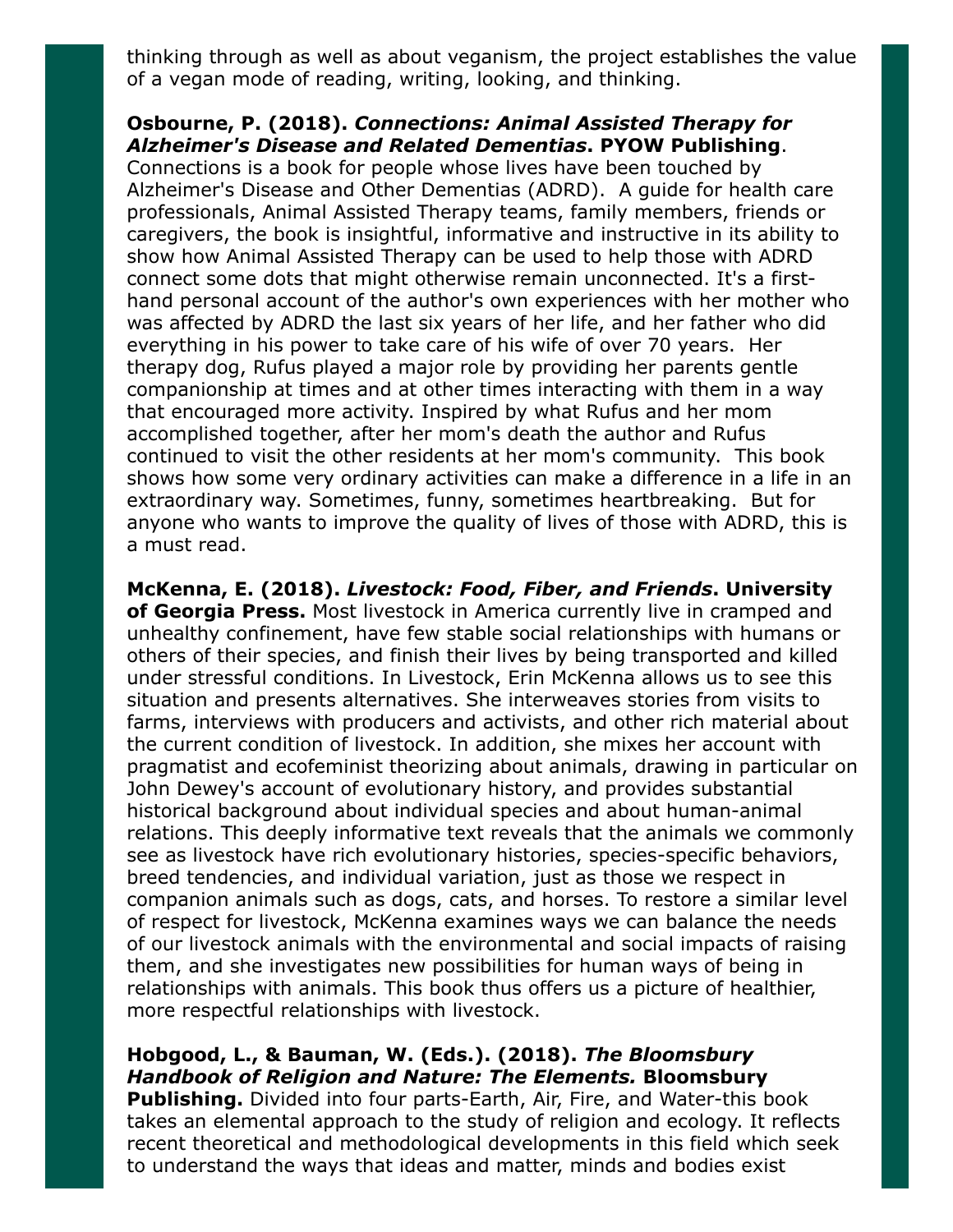together within an immanent frame of reference. The Bloomsbury Handbook of Religion and Nature focuses on how these matters materialize in the world around us, thereby addressing key topics in this area of study. The editors provide an extensive introduction to the book, as well as useful introductions to each of its parts. The volume's international contributors are drawn from the USA, South Africa, Netherlands, Norway, Indonesia, and South Korea, and offer a variety of perspectives, voices, cultural settings, and geographical locales. This handbook shows that human concern and engagement with material existence is present in all sectors of the global community, regardless of religious tradition. It challenges the traditional methodological approach of comparative religion, and argues that globalization renders a comparative religious approach to the environment insufficient.

Chandler, C. K., & Otting, T. L. (Eds.). (2018). Animal-Assisted Interventions for Emotional and Mental Health: Conversations with **Pioneers of the Field. Routledge.** Animal-Assisted Interventions for Emotional and Mental Health provides a unique opportunity to learn from a variety of leaders in the field. Leading scholar Dr. Cynthia Chandler and colleague Dr. Tiffany Otting present interviews with pioneering experts from the U.S., U.K., Israel, India, and Hong Kong, revealing key beliefs, values, and ideas that are fundamental to animal-assisted interventions. Their words will inspire and guide current and future generations of practitioners, teachers, and researchers.

Tarr, A., & White, D. R. (Eds.). (2018). Posthumanism in Young Adult Fiction: Finding Humanity in a Posthuman World. Univ. Press of **Mississippi.** For centuries, humanism has provided a paradigm for what it means to be human: a rational, unique, unified, universal, autonomous being. Recently, however, a new philosophical approach, posthumanism, has questioned these assumptions, asserting that being human is not a fixed state but one always dynamic and evolving. Restrictive boundaries are no longer in play, and we do not define who we are by delineating what we are not (animal, machine, monster). There is no one aspect that makes a being human-- self-awareness, emotion, artistic expression, or problem-solving- since human characteristics reside in other species along with shared DNA. Instead, posthumanism looks at the ways our bodies, intelligence, and behavior connect and interact with the environment, technology, and other species. In Posthumanism in Young Adult Fiction: Finding Humanity in a Posthuman World, editors Anita Tarr and Donna R. White collect twelve essays that explore this new discipline's relevance in young adult literature. Adolescents often tangle with many issues raised by posthumanist theory, such as body issues. The in-betweenness of adolescence makes stories for young adults ripe for posthumanist study. Contributors to the volume explore ideas of posthumanism, including democratization of power, body enhancements, hybridity, multiplicity/plurality, and the environment, by analyzing recent works for young adults, including award-winners like Paolo Bacigalupi's Ship Breaker and Nancy Farmer's The House of the Scorpion, as well as the works of Octavia Butler and China Miéville.

### Cronin, J. K. (2018). Art for Animals: Visual Culture and Animal Advocacy, 1870-1914 (Vol. 12). Penn State Press. Animal rights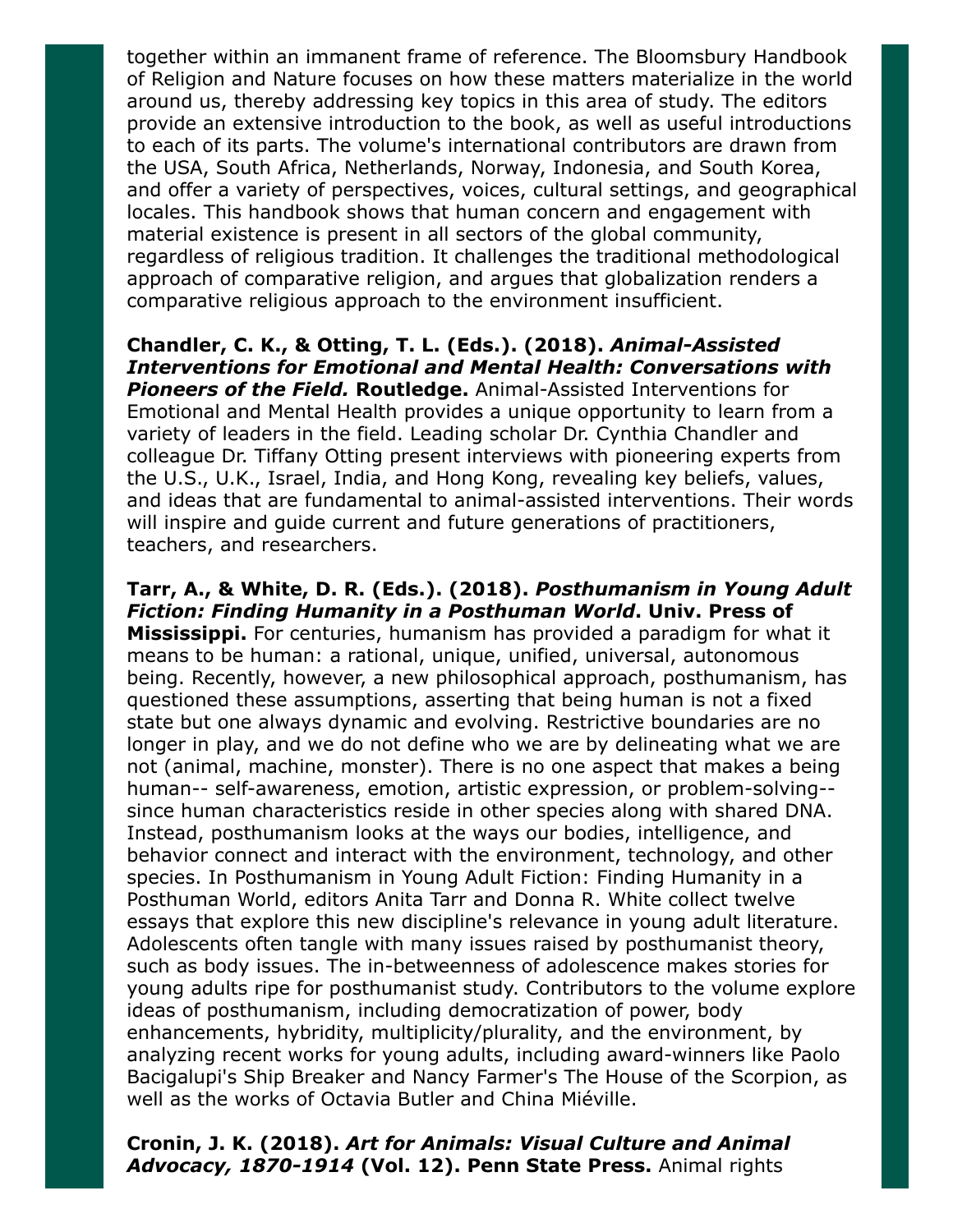activists today regularly use visual imagery in their efforts to shape the public's understanding of what it means to be "kind," "cruel," and "inhumane" toward animals. Art for Animals explores the early history of this form of advocacy through the images and the people who harnessed their power. Following in the footsteps of earlier-formed organizations like the RSPCA and ASPCA, animal advocacy groups such as the Victoria Street Society for the Protection of Animals from Vivisection made significant use of visual art in literature and campaign materials. But, enabled by new and improved technologies and techniques, they took the imagery much further than their predecessors did, turning toward vivid, pointed, and at times graphic depictions of human-animal interactions. Keri Cronin explains why the activist community embraced this approach, details how the use of such tools played a critical role in educational and reform movements in the United States, Canada, and England, and traces their impact in public and private spaces. Far from being peripheral illustrations of points articulated in written texts or argued in impassioned speeches, these photographs, prints, paintings, exhibitions, "magic lantern" slides, and films were key components of animal advocacy at the time, both educating the general public and creating a sense of shared identity among the reformers. Uniquely focused on imagery from the early days of the animal rights movement and filled with striking visuals, Art for Animals sheds new light on the history and development of modern animal advocacy.

Merskin, D. (2018). Seeing Species: Representations of Animals in Media and Popular Culture, New Edition. Peter Lang. Animals are everywhere. They inhabit our forests, our fields, our imaginations, our dreams, and our stories. Making appearances in advertisements, television programs, movies, books, Internet memes, and art, symbolic animals do tremendous work for us selling goods, services, and ideas, as well as acting as stand-ins for our interests and ideas. Yet, does knowing animals only symbolically impact their lived experiences? Seeing Species: Representations of Animals in Media & Popular Culture examines the use of animals in media, tracking species from appearances in rock art and picture books to contemporary portrayals in television programs and movies. Primary questions explored include: Where does thinking of other beings in a detached, impersonal, and objectified way come from? Do the mass media contribute to this distancing? When did humans first think about animals as other others? Main themes include examining the persistence of the humananimal divide, parallels in the treatment of otherized human beings and animals, and the role of media in either liberating or limiting real animals. This book brings together sociological, psychological, historical, cultural, and environmental ways of thinking about nonhuman animals and our relationships with them. In particular, ecopsychological thinking locates and identifies the connections between how we re-present animals and the impact on their lived experiences in terms of distancing, generating a false sense of intimacy, and stereotyping. Re-presentations of animals are discussed in terms of the role the media do or do not play in perpetuating status quo beliefs about them and their relationship with humans. This includes theories and methods such as phenomenology, semiotics, textual analysis, and pragmatism, with the goal of unpacking re-presentations of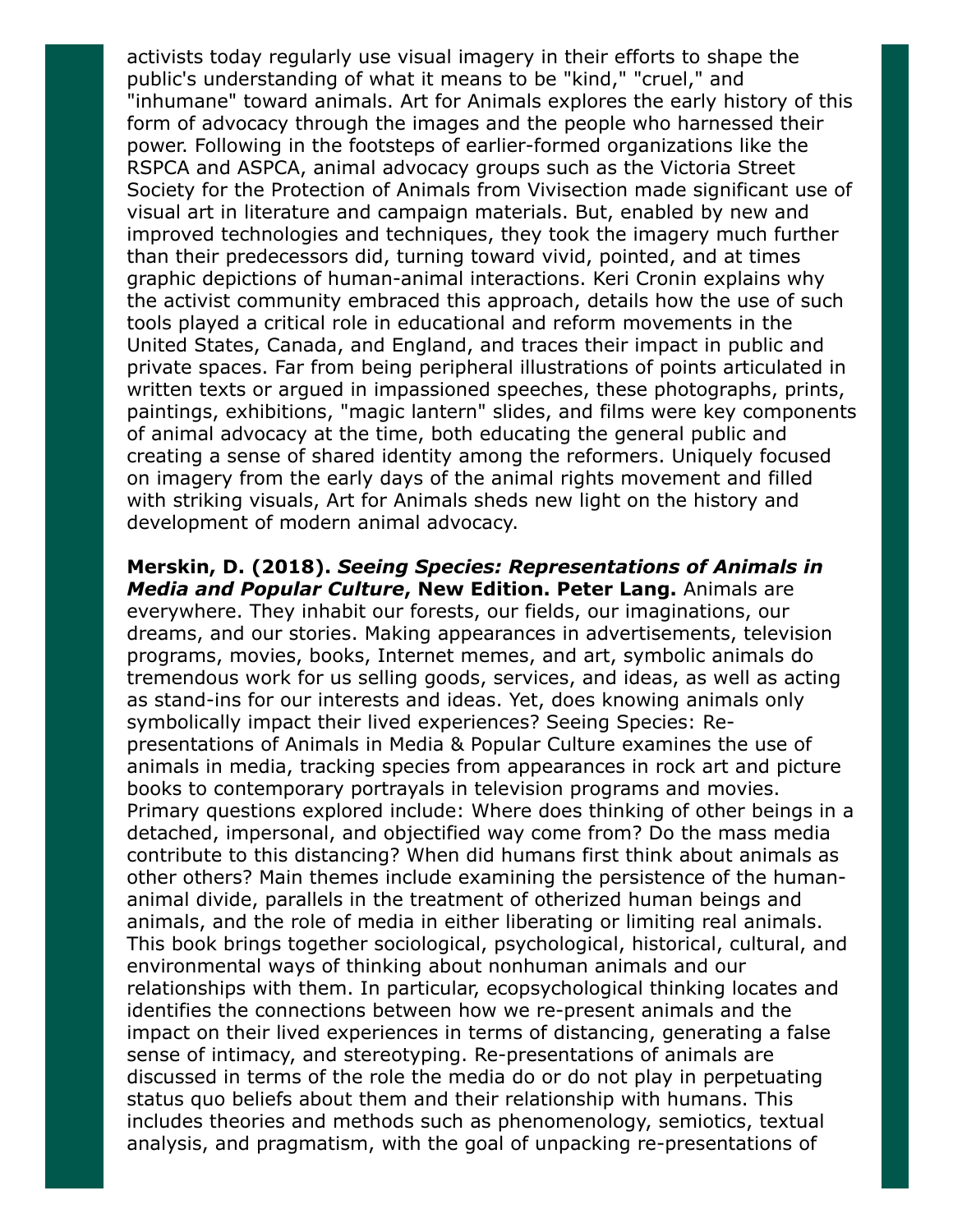animals in order to learn not only what they say about human beings but also how we regard members of other species.

Wilcox, S. and S. Rutherford (2018). Historical Animal Geographies. Routledge. Arguing that historical analysis is an important, yet heretofore largely underexplored dimension of scholarship in animal geographies, this book seeks to define historical animal geography as the exploration of how spatially situated human-animal relations have changed through time. This volume centers on the changing relationships among people, animals, and the landscapes they inhabit, taking a spatio-temporal approach to animal studies. Foregrounding the assertion that geography matters as much as history in terms of how humans relate to animals, this collection offers unique insight into the lives of animals past, how interrelationships were coconstructed amongst and between animals and humans, and how nonhuman actors came to make their own worlds. This collection of chapters explores the rich value of work at the contact points between three sub-disciplines, demonstrating how geographical analyses enrich work in historical animal studies, that historical work is important to animal geography, and that recognition of animals as actors can further enrich historical geographic research.

(All summaries taken from publishers' websites.)

## New Research

Following are some of the latest research articles in the field of humananimal studies:

- Abbate, C. E. (2018). Harming Some to Benefit Others: Animal Rights and the Moral Imperative of Trap-Neuter-Release Programs.
- Adamczyk, K. (2018). Dairy cattle welfare as a result of human-animal relationship-a review. Annals of Animal Science.
- Adams, M. (2018). Towards a critical psychology of human-animal relations. Social & Personality Psychology Compass 12.4 (2018), pp. 1- 14
- Atkinson, M. (2018). Alexis Wright's Literary Testimony to Intersecting Traumas. Animal Studies Journal, 7(1), 41-58.
- Batavia, C., Nelson, M. P., Darimont, C., Paquet, P. C., Ripple, W. J., & Wallach, A. D. The elephant (head) in the room: A critical look at trophy hunting. Conservation Letters, e12565.
- Bennett, P. A. (2018). The Globally Manufactured Mosquito: Creating a Public Health Technology in Key West, Florida (Doctoral dissertation, State University of New York at Binghamton).
- Bernays, K. A. (2018). WE'VE STILL GOT FEELINGS: REPRESENTING PETS AS SENTIENT PROPERTY. Arizona Law Review, 60(2).
- Born, P. Regarding Animals: A Perspective on the Importance of Animals in Early Childhood Environmental Education. Editorial Note, 5(2), 46.
- Bruckner, H. K., & Kowasch, M. (2018). Moralizing meat consumption: Bringing food and feeling into education for sustainable development. Policy Futures in Education, 1478210318776173.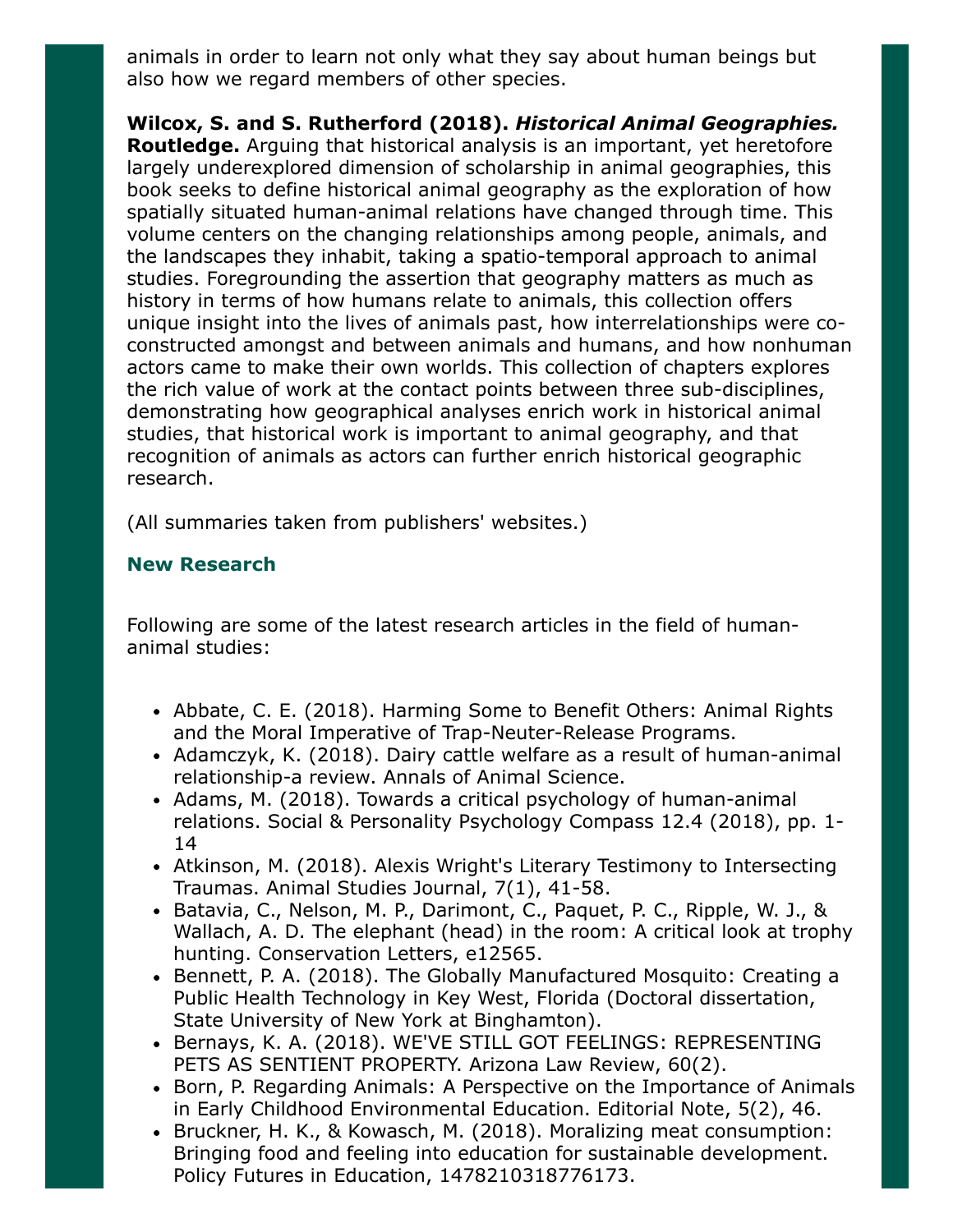- Byosiere, S. E., Espinosa, J., & Smith, B. P. (2018). The function of play bows in Canis lupus and its variants: a comparison of dingo (Canis lupus dingo), dog (Canis lupus familiaris) and wolf puppies (Canis lupus). Brill.
- Carr, N. (2018). Tourist desires and animal rights and welfare within tourism: a question of obligations. In New Moral Natures in Tourism (pp. 134-148). Routledge.
- Carstens, D. (2018). The Politics of Animality and Posthuman Pedagogy. Socially Just Pedagogies: Posthumanist, Feminist and Materialist Perspectives in Higher Education, 63.
- Chare, N. After the Thylacine: In Pursuit of Cinematic and Literary Improvised Encounters with the Extinct.
- Coghlan, Simon. (2018). Strong Patient Advocacy and the Fundamental Ethical Role of Veterinarians. Journal of Agricultural and Environmental Ethics, 1-19. DOI: 10.1007/s10806-018-9729-4
- Colino-Rabanal, V. J., Rodríguez-Díaz, R., Blanco-Villegas, M. J., Peris, S. J., & Lizana, M. (2018). Human and ecological determinants of the spatial structure of local breed diversity. Scientific reports, 8.
- Comartin, K. P. (2018). Is Man's Best Friend a Best Practice in Public Education? Animal-Assisted Interventions in Classrooms and School-Based Therapeutic Settings (Doctoral dissertation, Alliant International University).
- Coorey, L., & Coorey-Ewings, C. (2018). Animal Victims of Domestic and Family Violence: Raising Youth Awareness. Animal Studies Journal, 7(1), 1-40.
- Currey, K., Kendal, D., van der Ree, R., & Lentini, P. E. (2018). Land Manager Perspectives on Conflict Mitigation Strategies for Urban Flying-Fox Camps. Diversity, 10(2), 39.
- Dashper, K., Fenner, K., Hyde, M., Probyn-Rapsey, F., Caspar, G., Henshall, C., & McGreevy, P. (2018). THE ANTHROPOMORPHIC APPLICATION OF GENDER STEREOTYPES TO HORSES. Anthrozoös.
- Davies, O., & Riach, K. From manstream measuring to multispecies sustainability? A gendered reading of bee-ing sustainable. Gender, Work & Organization.
- de Elvas, C. E. C. A. (2018). ENVIRONMENTAL ENRICHMENT: LIVING CONDITIONS FOR MULTIHOUSED CATS. 6. SCHWEIZERISCHE TIERÄRZTETAGE 2018, 119.
- de Elvas, C. E. C. A. (2018). ENVIRONMENTAL ENRICHMENT: LIVING CONDITIONS FOR MULTIHOUSED CATS. 6. SCHWEIZERISCHE TIERÄRZTETAGE 2018, 119.
- Dutkiewicz, J. (2018). Transparency and the Factory Farm: Agritourism and Counter-Activism at Fair Oaks Farms. Gastronomica: The Journal of Critical Food Studies, 18(2), 19-32.
- Echeverri, A., Karp D., Naidoo, R., Zhao, J., Chan, K.M.A. (2018). Approaching human-animal relationships from multiple angles: A synthetic perspective. Biological Conservation.
- Englefield, B., Starling, M., & McGreevy, P. (2018). A review of roadkill rescue: who cares for the mental, physical and financial welfare of Australian wildlife carers?. Wildlife Research, 45(2), 103-118.
- FRANKLIN, A., & COLAS, T. (2018). Feral tourism. In New Moral Natures in Tourism (pp. 149-166). Routledge.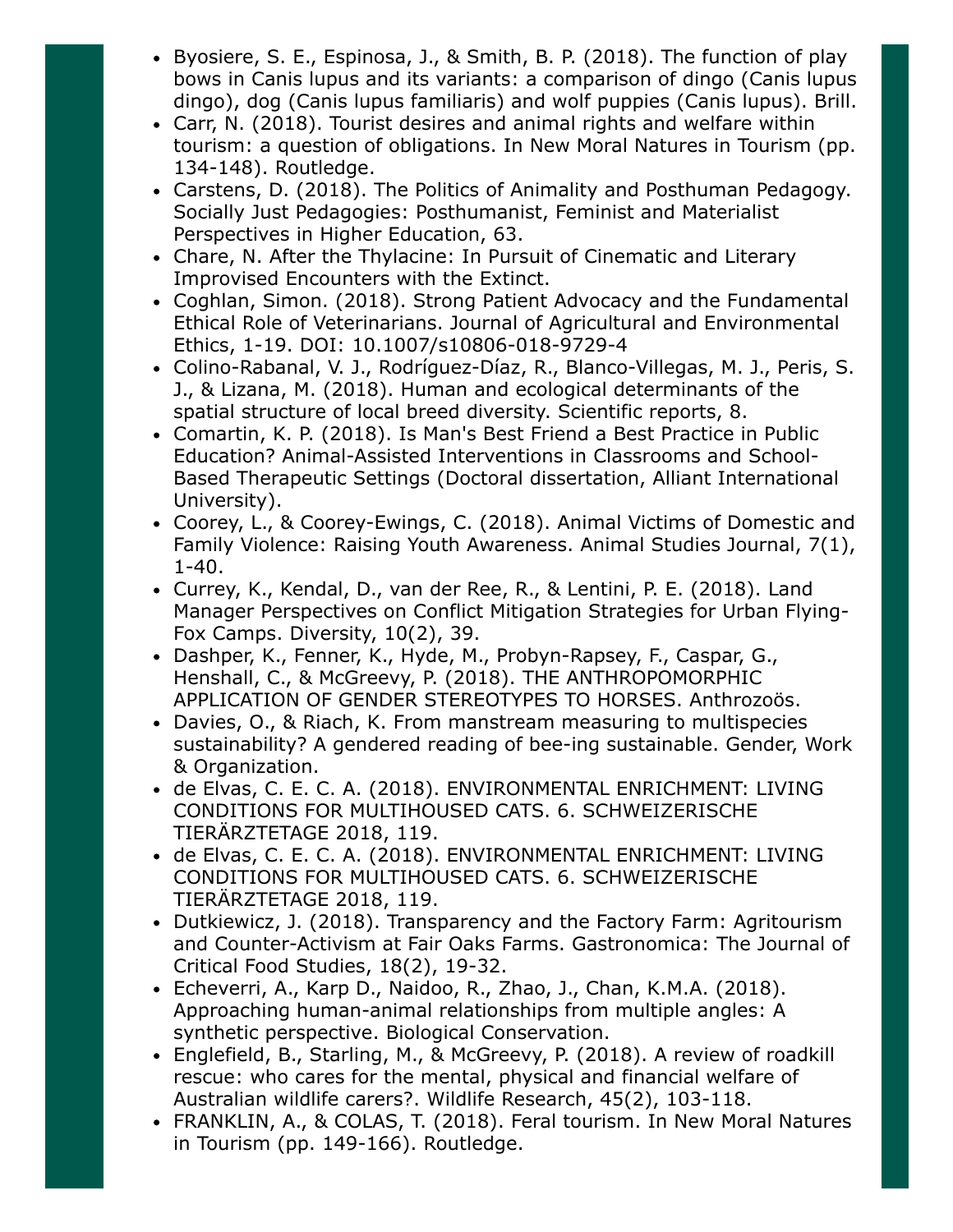- Gheler-Costa, C., Soncksen, B. M., Santos, G. M. C., & Rosalino, L. M. Perceptions of nature conservation by future biologists attending private universities in São Paulo State, Brazil. Ecological Research, 1-11.
- Gieseke, D., Lambertz, C., & Gauly, M. (2018). Relationship between herd size and measures of animal welfare on dairy cattle farms with freestall housing in Germany. Journal of dairy science.
- Gin, A., Sato, T., Tohei, A., Miura, R., Mizutani, H., Amao, H., ... & Mochizuki, M. (2018). Study of stress in dairy cattle during student practical training on a farm. Japanese Journal of Veterinary Research, 66(2), 63-70.
- Gupta, O. T., Wiebe, D. J., Pyatak, E. A., & Beck, A. M. (2018). Improving medication adherence in the pediatric population using integrated care of companion animals. Patient Education and Counseling.
- Hammerton, Z., & Ford Dr, A. (2018). Decolonising the Waters: Interspecies Encounters Between Sharks and Humans. Animal Studies Journal, 7(1), 270-303.
- Harter, J. P. (2019). Your Best Friend: Dogs Attachment and Relationship Satisfaction (Doctoral dissertation, Alliant International University).
- Hebert, M. A. (2018). Experiencing The Human-Companion Animal Bond: Are Pets Considered Family? (Doctoral dissertation, California State University, Fresno).
- Hemingway, A. (2018). Horses and young people. Routledge Handbook of Well-Being.
- Hoffmann, R., Lagerkvist, C. J., Gustavsson, M. H., & Holst, B. S. (2018). An empirical examination of the conceptualization of companion animals. BMC psychology, 6(1), 15.
- Hulsbergen, M. H., Dop, P. Y., Vernooij, J. C., & Burt, S. A. (2018). Teaching Slaughter: Mapping Changes in Emotions in Veterinary Students during Training in Humane Slaughter. Journal of veterinary medical education, 1-10.
- Huveneers, C., Watanabe, Y. Y., Payne, N. L., & Semmens, J. M. (2018). Interacting with wildlife tourism increases activity of white sharks. Conservation physiology, 6(1).
- Jenni, K. (2018, May). Bearing Witness for the Animal Dead. In Proceedings of the XXIII World Congress of Philosophy (Vol. 12, pp. 167-181).
- Jipson, J. L., Labotka, D., Callanan, M. A., & Gelman, S. A. (2018). How Conversations with Parents May Help Children Learn to Separate the Sheep from the Goats (and the Robots). In Active Learning from Infancy to Childhood (pp. 189-212). Springer, Cham.
- Kahler, J. S. (2018). The Situational Prevention of Wildlife Poaching in Bukit Barisan Selatan National Park, Sumatra, Indonesia (Doctoral dissertation, Michigan State University).
- Kalkoske, S. T. (2018). The Academic and Social-emotional Effects of Classroom Service Dogs/Specialized Therapy Dogs with Handlers on Student Learning and Behavior in K-12 Special Education Students in Emotional/Behavioral Disordered Placements as Perceived by their Teachers (Doctoral dissertation, Brandman University).
- Kindt, J. (2018). The barking Ur-Indo-German dog: classicism, cultural history, humans, and animals in Otto Keller's Die antike Tierwelt.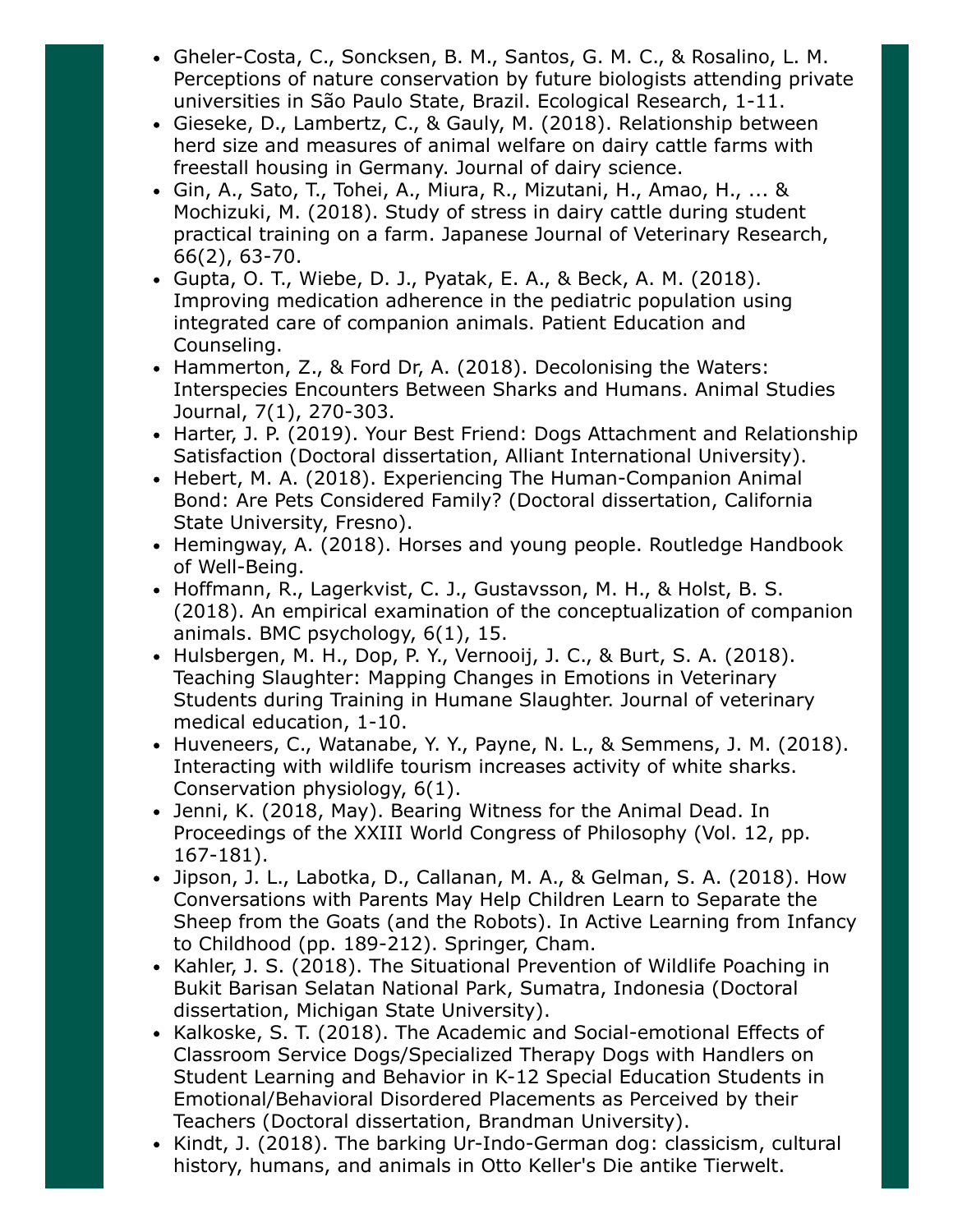Classical Receptions Journal.

- Kotrschal, K. (2018). How Wolves Turned into Dogs and How Dogs Are Valuable in Meeting Human Social Needs. People and Animals: The International Journal of Research and Practice, 1(1), 6.
- Koutsopoulos, T., & Koutsopoulos, K. C. Dogs in Learning: An Implementation of Human-Canine Synergy in Education.
- Laing, M. (2018). Research in progress: Encountering interspecies homelessness: Developing an evidence base of social work with women at risk of, or experiencing homelessness with a companion animal. Parity, 31(1), 61.
- Leipämaa-Leskinen, H., Syrjälä, H., & Jaskari, M. M. (2018). A semiotic analysis on cultural meanings of eating horsemeat. Qualitative Market Research: An International Journal, (just-accepted), 00-00.
- Leroy, G., Hoffmann, I., From, T., Hiemstra, S. J., & Gandini, G. (2018). Perception of livestock ecosystem services in grazing areas. animal, 1- 12.
- McDonald, S. E., Cody, A. M., Booth, L. J., Peers, J. R., Luce, C. O. C., Williams, J. H., & Ascione, F. R. (2018). Animal Cruelty among Children in Violent Households: Children's Explanations of their Behavior. Journal of Family Violence, 1-12.
- McGreevy, P. D., Wilson, B., Starling, M. J., & Serpell, J. A. (2018). Behavioural risks in male dogs with minimal lifetime exposure to gonadal hormones may complicate population-control benefits of desexing. PloS one, 13(5), e0196284.
- Meijer, E. (2018). The Good Life, the Good Death: Companion Animals and Euthanasia. Animal Studies Journal, 7(1), 205-225.
- Merkies, K., McKechnie, M. J., & Zakrajsek, E. (2018). Behavioural and physiological responses of therapy horses to mentally traumatized humans. Applied Animal Behaviour Science.
- Miller, D. S., Anthony, R., & Golab, G. (2018). Assessing Aquatic Mammal Welfare While Assessing Differing Values and Imperfect Tradeoffs. Aquatic Mammals, 44(2), 116-141.
- Mitchell, R. W., Reed, E., & Alexander, L. (2018). Functions of pointing by humans, and dogs' responses, during dog-human play between familiar and unfamiliar players. Animal Behavior and Cognition, 5(2), 181-200.
- Mole, C. G., & Heyns, M. (2018). Animal Models in Forensic Science Research: Justified Use or Ethical Exploitation?. Science and engineering ethics, 1-16.
- Moons, C. P., Valcke, A., Verschueren, K., Porters, N., Polis, I., & de Rooster, H. (2018). Effect of early-age gonadectomy on behavior in adopted shelter kittens-the sequel. Journal of Veterinary Behavior.
- Muslim, H. F. M., Tetsuro, H., Shinya, N., & Yahya, N. A. (2018). Nature experience promotes preference for and willingness to coexist with wild animals among urban and suburban residents in Malaysia. Ecological Processes, 7(1), 18.
- Novak, J. M., & Day, A. (2018). Families, Companion Nonhuman Animals, and the CSZ Disaster. Natural Disasters and Risk Communication: Implications of the Cascadia Subduction Zone Megaquake, 199.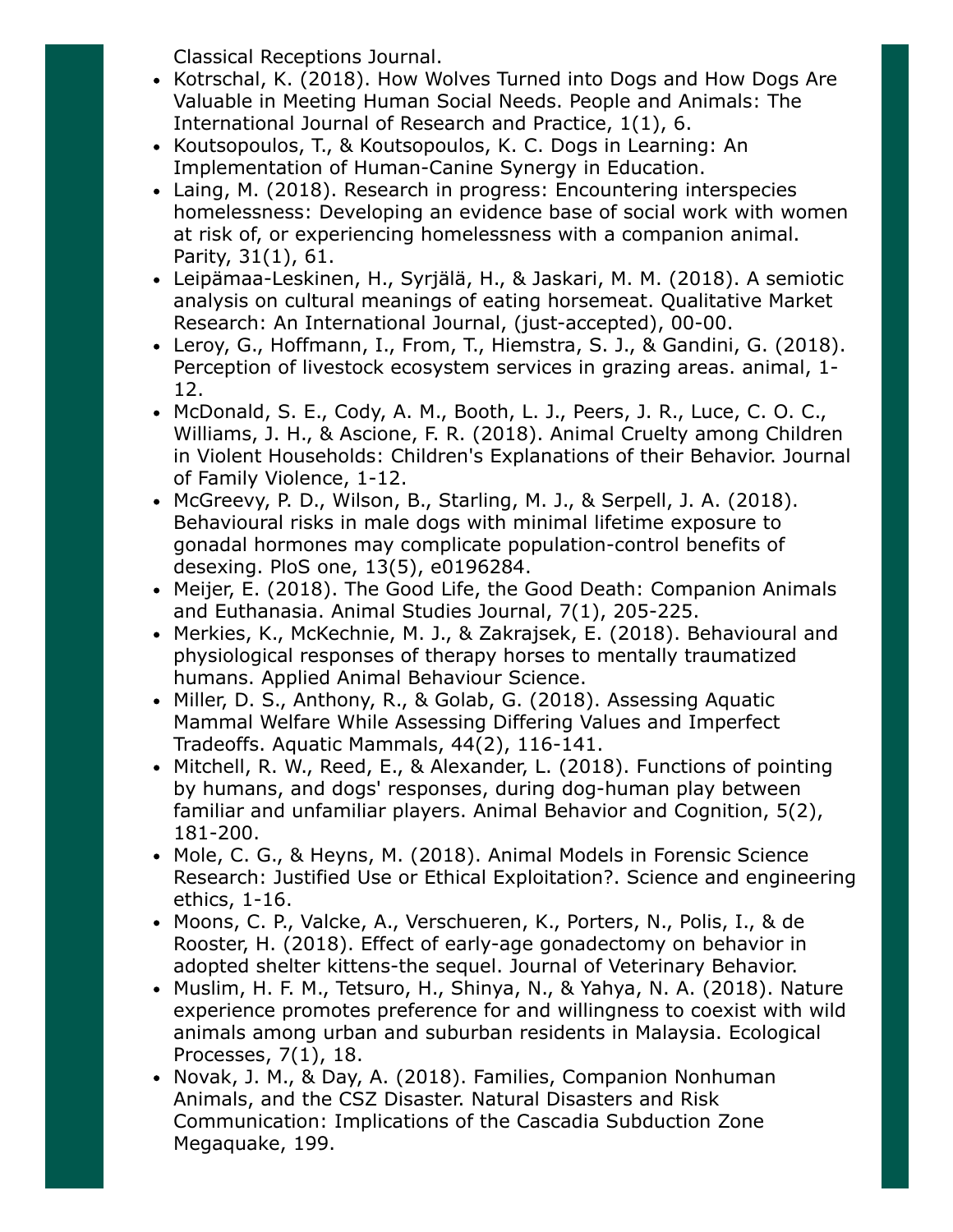- O'Neill, D. G., Baral, L., Church, D. B., Brodbelt, D. C., & Packer, R. M. (2018). Demography and disorders of the French Bulldog population under primary veterinary care in the UK in 2013. Canine genetics and epidemiology, 5(1), 3.
- O'Sullivan, S. (2018). Stray: Human-Animal Ethics in the Anthropocene Barbara Creed, Stray: Human-Animal Ethics in the Anthropocene. Animal Studies Journal, 7(1), 327-329.
- Pali-Schöll, I., Binder, R., Moens, Y., Polesny, F., & Monsó, S. (2018). Edible insects-defining knowledge gaps in biological and ethical considerations of entomophagy. Critical reviews in food science and nutrition, 1-35.
- Parkinson, C. (2018). Animal bodies and embodied visuality. Antennae: The Journal of Nature in Visual Culture.
- Patel, R., & Hughes, J. M. DOES LOWER COGNITIVE ABILITY PREDICT GREATER ANIMAL EXPLOITATION?.
- Peluso, S., De Rosa, A., De Lucia, N., Antenora, A., Illario, M., Esposito, M., & De Michele, G. (2018). Animal-Assisted Therapy in Elderly Patients: Evidence and Controversies in Dementia and Psychiatric Disorders and Future Perspectives in Other Neurological Diseases. Journal of geriatric psychiatry and neurology, 0891988718774634.
- Pendergrast, N. P. (2018). PETA, Patriarchy and Intersectionality. Animal Studies Journal, 7(1), 59-79.
- Poirier, N. (2018). From Disability to Eco-ability [Review] Anthony J. Nocella II, Amber E. George, and JL Schatz, editors. The Intersectionality of Critical Animal, Disability, and Environmental Studies: Toward Eco-ability, Justice, and Liberation. Animal Studies Journal, 7(1), 330-333.
- Putzi, J. (2018). " What an Insect Teacheth Thee": Space, Gender, and Species in Lydia Sigourney's Animal Poetry. J19: The Journal of Nineteenth-Century Americanists, 6(1), 93-116.
- Ragusa, A. T. (2018). What if I want to Put a Cow Down with a Gun? Sociological Critical Media Analysis of Non-companion Animals' Representation in Rural Australian News. Animal Studies Journal, 7(1), 226-247.
- Reis, A., & Shelton, E. J. (2018). Dogs will be destroyed: moral agency, the nonhuman animal, and the tourist. In New Moral Natures in Tourism (pp. 91-103). Routledge.
- Ren, Y. Assessing Pet Rabbit Welfare Based on General Discussion on Human-Animal Relationship.
- Rudolph, K. (2018). Contesting Sentimentalism: Human-Animal Bonds and Boundaries in Grace Greenwood's History of My Pets. In Liminality, Hybridity, and American Women's Literature (pp. 145-163). Palgrave Macmillan, Cham.
- Rudolph, K. (2018). Contesting Sentimentalism: Human-Animal Bonds and Boundaries in Grace Greenwood's History of My Pets. In Liminality, Hybridity, and American Women's Literature (pp. 145-163). Palgrave Macmillan, Cham.
- Rule, S. L. (2018). Affecting Animals: Interspecies Attachments in Modernist Literature (Doctoral dissertation, Michigan State University).
- Salliou, N., Donneville, F., & Thomopoulos, R. MODELLING MULTICRITERIA ARGUMENT NETWORKS ABOUT REDUCED MEAT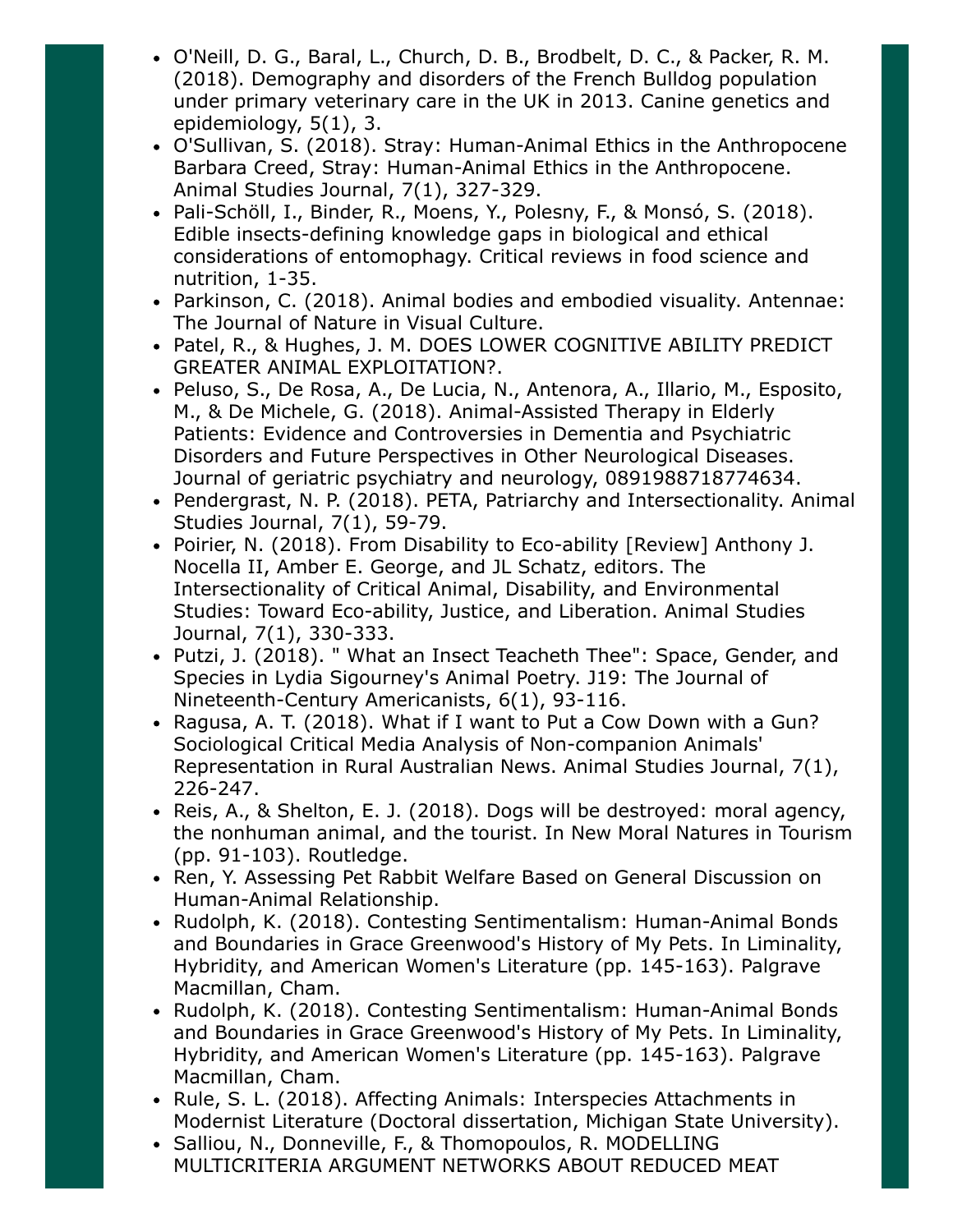CONSUMPTION.

- Schaeffer, F. A. (2018). Spirit Matters: Gloria Anzaldúa's Cosmic Becoming across Human/Nonhuman Borderlands. Signs: Journal of Women in Culture and Society, 43(4), 1005-1029.
- Schlagloth, R., Golding, B., & Thomson, H. (2018). Why is it Important to Use Flagship Species in Community Education? The Koala as a Case Study. Animal Studies Journal, 7(1), 127-148.
- Schleidt, W. M., & Shalter, M. D. DOGS AND MANKIND: COEVOLUTION ON THE MOVE-AN UPDATE.
- Scollen, R. (2018). Animals and humans on stage: live performances at Sea World on the Gold Coast. Animal Studies Journal, 7(1), 248-269.
- Seremet, M. B. (2018). "This is and is Not Cressida": Resisting Anthropocentrism in a Shakespeare of Things. Early Modern Culture, 13(1), 11.
- Sider, K. (2018). Communicating in Silence: (Re) balancing Human/Animal Dynamics through Performance (Doctoral dissertation).
- Simonetti, D. J. (2018). Pet & Pray: The Transforming Power of Grace and Communion through God's Beloved Creatures (Doctoral dissertation, University of St. Mary of the Lake/Mundelein Seminary).
- Sivinski, S., & Ulatowski, J. (2018). The Anthropocentrism of the Cosmic Perspective Argument. Ethics & the Environment.
- Sloan-Oberdier, S. M. (2018). WORKING ALONGSIDE A THERAPY DOG: A PHENOMENOLOGICAL STUDY OF SCHOOL COUNSELORS'EXPERIENCES (Doctoral dissertation, Kent State University).
- Smith, C. M., Tumilty, E., Walker, P., & Treharne, G. J. (2018). Nonhuman Animals as Research Participants: Ethical Practice in Animal Assisted Interventions and Research in Aotearoa/New Zealand. In The Palgrave Handbook of Ethics in Critical Research (pp. 99-115). Palgrave Macmillan, Cham.
- Su, B., Martens, P., & Enders-Slegers, M. J. (2018). A neglected predictor of environmental damage: the ecological paw print and carbon emissions of food consumption by companion dogs and cats in China. Journal of Cleaner Production.
- Sudmann, T. T. (2018). Communitas and Friluftsliv: equine-facilitated activities for drug users. Community Development Journal.
- Swarbrick, H., & Rand, J. (2018). Application of a Protocol Based on Trap-Neuter-Return (TNR) to Manage Unowned Urban Cats on an Australian University Campus. Animals, 8(5), 77.
- Townend, C. (2018). A Transnational History of the Australian Animal Movement, 1970-2015 Gonzalo Villanueva, A Transnational History of the Australian Animal Movement, 1970-2015. Animal Studies Journal, 7(1), 322-326.
- Tucker, A. F. (2018). Forging Relationships: How Communication Theories Can Help Long-term Residents In Animal Shelters Get Adopted.
- Turkington, E. (2018). Blubbering on: representations of whale identity in literature, film, and science (Doctoral dissertation, Laurentian University of Sudbury).
- Van Waeyenberge, J., Aerts, J., Hellebuyck, T., Pasmans, F., & Martel, A. (2018). Stress in wild and captive snakes: quantification, effects and the importance of management. Vlaams Diergeneeskundig Tijdschrift,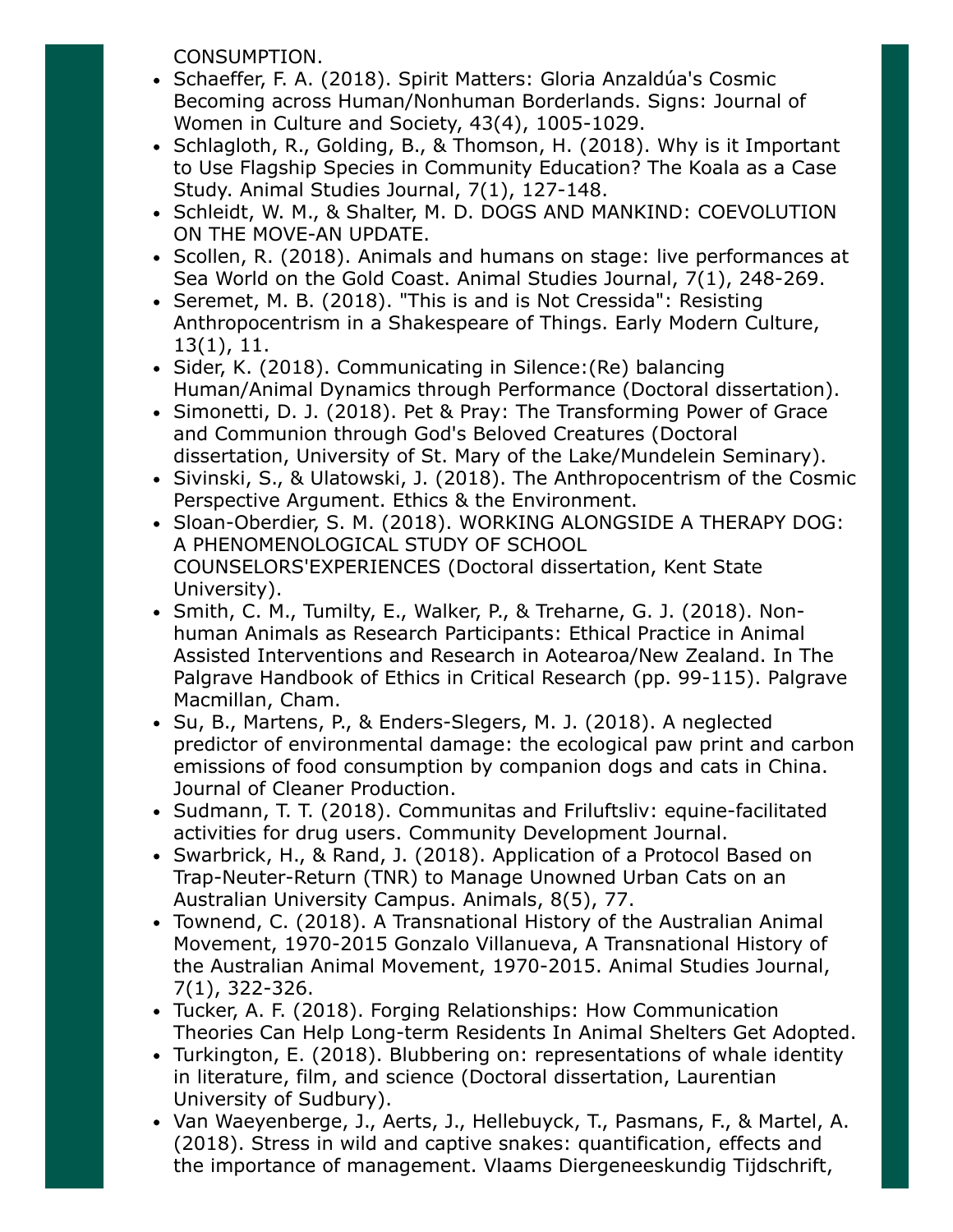87(2), 59-65.

- Voslarova, E., Zak, J., Vecerek, V., & Bedanova, I. (2018). Coat color of shelter dogs and its role in dog adoption. Society & Animals.
- Walker, P., & Tumilty, E. (2018). Developing Ethical Frameworks in Animal-Assisted Social Service Delivery in Aotearoa New Zealand. The British Journal of Social Work.
- Walker, R. L. (2018). Virtue, Vice, and" Voracious" Science: How should we approach the ethics of primate research?. Perspectives in Biology and Medicine, 61(1), 130-146.
- Wallach, A. D., Bekoff, M., Batavia, C., Nelson, M. P., & Ramp, D. (2018). Summoning compassion to address the challenges of conservation. Conservation Biology.
- Warwick, C., Steedman, C., Jessop, M., Arena, P., Pilny, A., & Nicholas, E. (2018). Exotic pet suitability: understanding some problems and utilizing a labeling system to aid animal welfare, environment, and consumer protection. Journal of Veterinary Behavior, , 26:(2018);17-26.
- Watt, Y. M., O'Sullivan, S., & Probyn-Rapsey, F. (2018). Should We Eat Our Research Subjects? Advocacy and Animal Studies. Animal Studies Journal, 7(1), 180-205.
- Wrenn, C. 2018. "Pussy grabs back: bestialized sexual politics and intersectional failure in protest posters for the 2017 women's march." Feminist Media Studies. Online first. https://www.tandfonline.com/doi/full/10.1080/14680777.2018.1465107
- Wrenn, C. L. (2018). How to Help When It Hurts? Think Systemic. Animal Studies Journal, 7(1), 149-179.
- Young, A., Khalil, K. A., & Wharton, J. (2018). Empathy for Animals: A Review of the Existing Literature. Curator: The Museum Journal.
- Zulkifli, M. W. Z., Shamsuddin, S., & Hwee, L. T. (2018, April). Survey on Animal Robot PARO in Malaysia: Perception and Acceptance. In Intelligent Manufacturing & Mechatronics: Proceedings of Symposium, 29 January 2018, Pekan, Pahang, Malaysia (p. 197). Springer.

# **Journals**

**Zeitschrift für Kritische Tierstudien** is an inter- and multidisciplinary peer-reviewed journal. The first volume will be published in December 2018. Authors include both junior researchers and established specialists in Human Animal Studies, as well as activists of the Animal Liberation and Total Liberation Movement, who are pursuing an emancipatory, abolitionist, critical, non-reformist approach. Zeitschrift für Kritische Tierstudien aims to proceed, together with other liberation movements, intersectionally against existing systems of power and any form of suppression. Zeitschrift für Kritische Tierstudien is a German-language journal that also accepts contributions in English. In order to maintain scientific standards, submitted articles are assessed in an anonymous peer review process. Accepted contributions submitted by May 31 will be published in December of the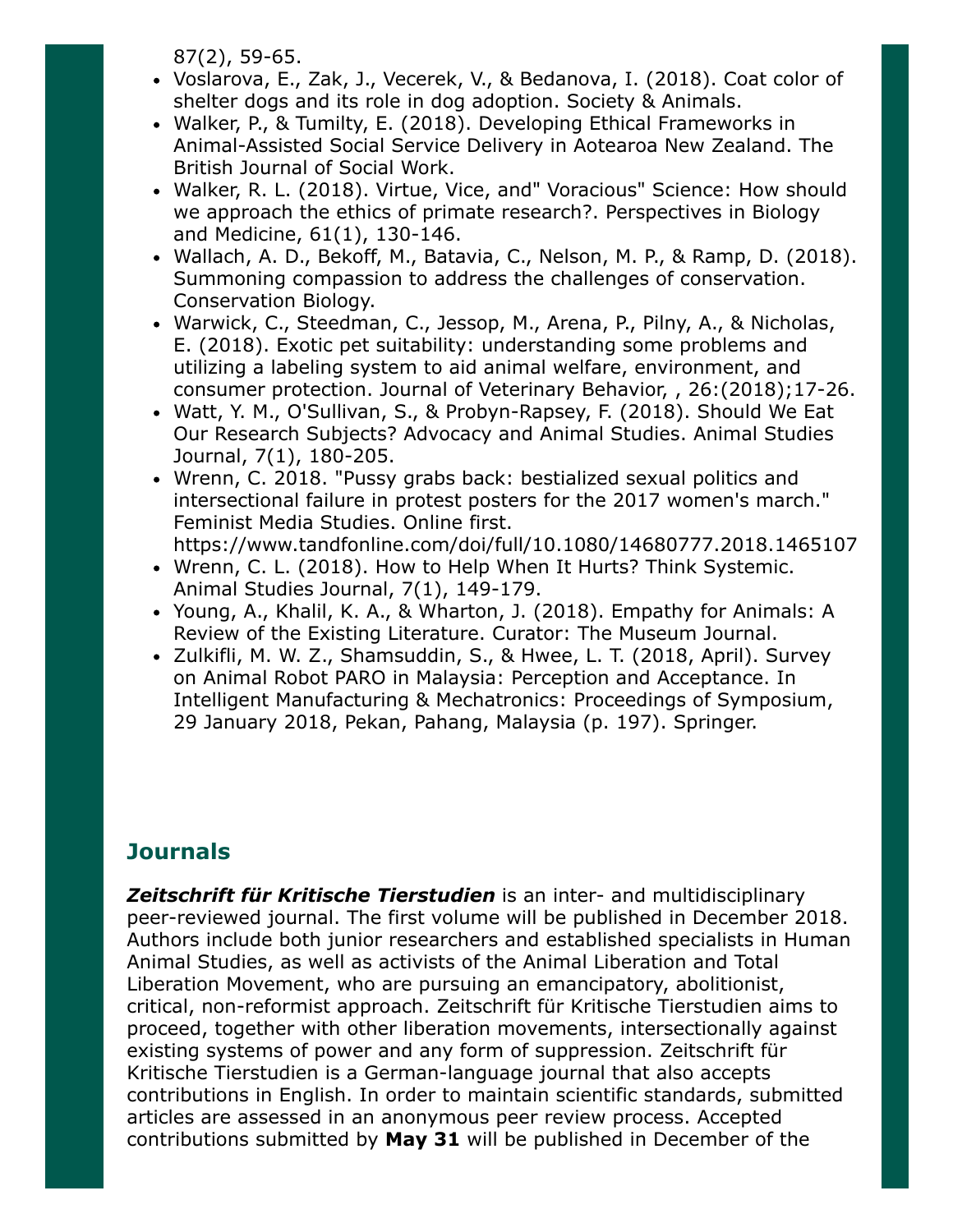same year. Manuscripts with a volume of up to 50,000 characters can now be submitted as .doc, .docx, .rtf, or .odt files to [kritischeTierstudien@gmx.de](mailto:kritischeTierstudien@gmx.de).

**[Animal Studies Journal](http://ro.uow.edu.au/asj/vol7/iss1/1/)** Vol 7 No 1 was just released, with articles by: Lyla Coorey and Carl Coorey-Ewings; Meera Atkinson; Nick Pendergrast; Clare McCausland, Susan Pyke and Siobhan O'Sullivan; Alex Lockwood; Rolf Schlagloth, Flavia Santamaria, Barry Golding and Hedley Thomson; Corey Wrenn; Yvette Watt, Siobhan O'Sullivan and Fiona Probyn-Rapsey; Eva Meijer; Angela Ragusa; Rebecca Scollen; Zan Hammerton and Akkadia Ford; Dinesh Wadiwel; Wendy Woodward; Christine Townend; and Nathan Poirier.

The idea for a special issue called **Joyce and the Non-Human**, in the *James* Joyce Quarterly, began with a panel for the Toronto Joyce Symposium on "Our Funnaminal World," which later turned into the theme for this year's Zurich James Joyce Workshop ("Joycean Animals"). The topic came about as a result of our growing interest in animal studies and the nonhuman, specifically with reference to an increasingly technologically driven society. This theoretical context is one that intersects nicely with other theories ecocriticism, Marxism, queer studies, gender studies, technology studies, postcolonialism, posthumanism, psychoanalysis, deconstruction - but it also transcends these frameworks, in that it is specifically relevant to 21stcentury issues. The lens of the nonhuman provides new insights into welltrodden pastures such as Bloom's cat, Garryowen, and cattle, in addition to bestiality, animality, and the beastly. The editors anticipate the special issue consolidating and building on recent work in Joyce Studies, including Brazeau's and Gladwin's Eco-Joyce: The Environmental Imagination of James Joyce(2014), Lacivita'sThe Ecology of Finnegans Wake(2015), and the special issue of the JJQ on Joyce and Physiology (2009); in addition to recent developments in literary theory, such as, Grusin's The Nonhuman Turn(2015), and the works of Deleuze, Derrida, Haraway, Bennett, and Hayles (to name a few). We believe the 'nonhuman turn' is an especially appropriate methodology for the Joyce community (linking as it does animal studies, the posthuman and ecocriticism), allowing us to examine some neglected and unique aspects of Joyce's oeuvre. The nonhuman turn provides a framework in which his interests in the potential sentience of rivers, machinery, and insects might speak to each other. In furtherance of the increased importance of animal studies and the nonhuman turn, this issue seeks to place Joyce's works alongside these developments in a conceptualization that prioritizes both aspects of this theoretical paradigm. We welcome papers related to all aspects of animals and animality - from fleas to behemoth; worms to gulls; beast to beastly - across the range of Joyce's works. We particularly encourage papers that position animal studies/the nonhuman alongside ecocriticism, Marxism, queer studies, gender studies, technology studies, postcolonialism, posthumanism, psychoanalysis, or deconstruction. Please send bios and abstracts of no more than 300 words to Katherine Ebury ([k.ebury@sheffield.ac.uk](mailto:k.ebury@sheffield.ac.uk)) and Michelle Witen ([michelle.witen@unibas.ch](mailto:michelle.witen@unibas.ch)) by June 30.

The field of human-animal interactions and the exploration of new ways in which animals can facilitate physical, social, and psychological well-being are growing rapidly. Much of the research, however, has been applied in nature -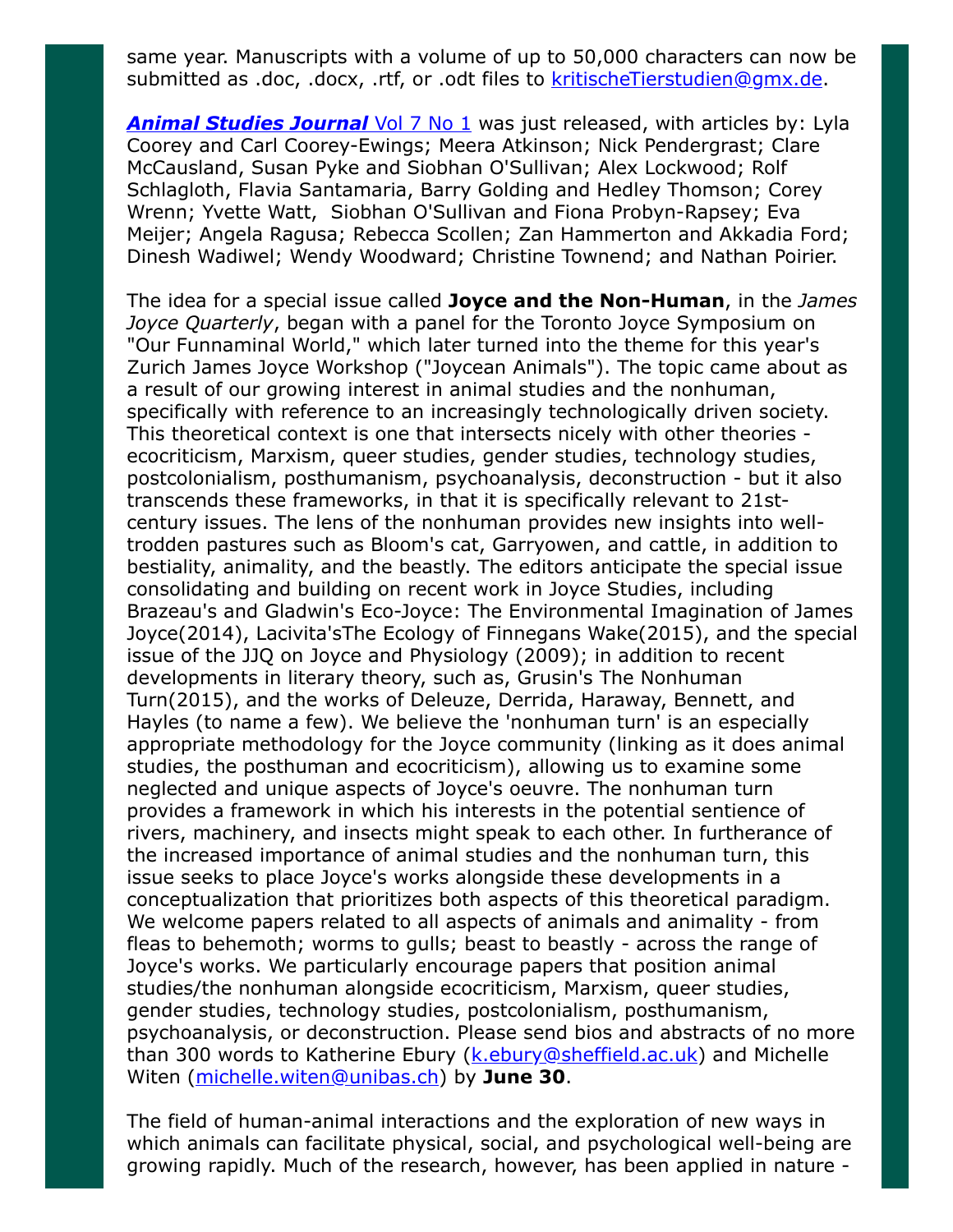focusing on assessing a specific issue or testing the effectiveness of interventions. In contrast, far less research has evaluated the basic psychological processes that underlie human-animal interactions. This work is critical in helping inform existing interventions and creating the foundation for the development of novel treatments. Thus, the aim of this special issue on Basic Social and Personality Psychology Research on Human-Animal Interactions, in the Human-Animal Interaction Bulletin, is to promote and advance research regarding the psychological roots of humananimal interactions from social and personality perspectives. Papers for this special issue may include (but are not limited to) one or more of the following topics: fundamental relationship processes underlying the humananimal relationship; social cognition and perception related to animals; animal stereotyping and discrimination; understanding the role animals play within the self-concept; attitude formation and attitude change in animal preferences; and contagion of emotions between humans and animals. All submissions focusing on basic research and processes underlying humananimal relations from a social and personality psychology perspective (experimental, correlational) will be considered for this the special issue. Although all types of HAIB submissions will be consider for the special issue (see Author Information), preference will be given for empirical and descriptive investigations. Manuscripts should not exceed 8000 words and should conform to the sixth edition of the APA style manual. Manuscripts should be submitted using the regular HAIB online system, specifying that the submission is for the special issue on basic research on social and personality psychology in human-animal interactions. Papers should be submitted by **November 30** with reviews to be completed by June 2019. Please direct any inquiries (e.g., suitability, format, scope, etc.) about this Special Issue to the guest editors: Anthony Coy ([coya@usf.edu](mailto:coya@usf.edu)) and Christopher Holden ([holdencj@appstate.edu](http://holdencj@appstate.edu/)).

## Upcoming Meetings

Are you going to a conference this year? If so, we would love your help with distributing ASI flyers to promote our human-animal studies programs! If you'd like to help, please email [margo@animalsandsociety.org.](mailto:margo@animalsandsociety.org) Thank you!

Social difference and nature: Contesting narratives of elitism. June 1, University of Edinburgh.

**P[rofessionals in Food Chains: Ethics, Roles and Responsibilities](https://www.vetmeduni.ac.at/de/eursafe2018/welcome/).** June 13-16, Vienna, Austria.

[Equine Cultures in Transition: "Human-Horse Relationships in Work](http://www.leedsbeckett.ac.uk/events/faculty-events/equine-cultures-in-transition/) and Play." June 19-21, Leeds Beckett University in the UK.

Animal History Group Summer Conference: Animal Histories. June 28- 29, King's College London.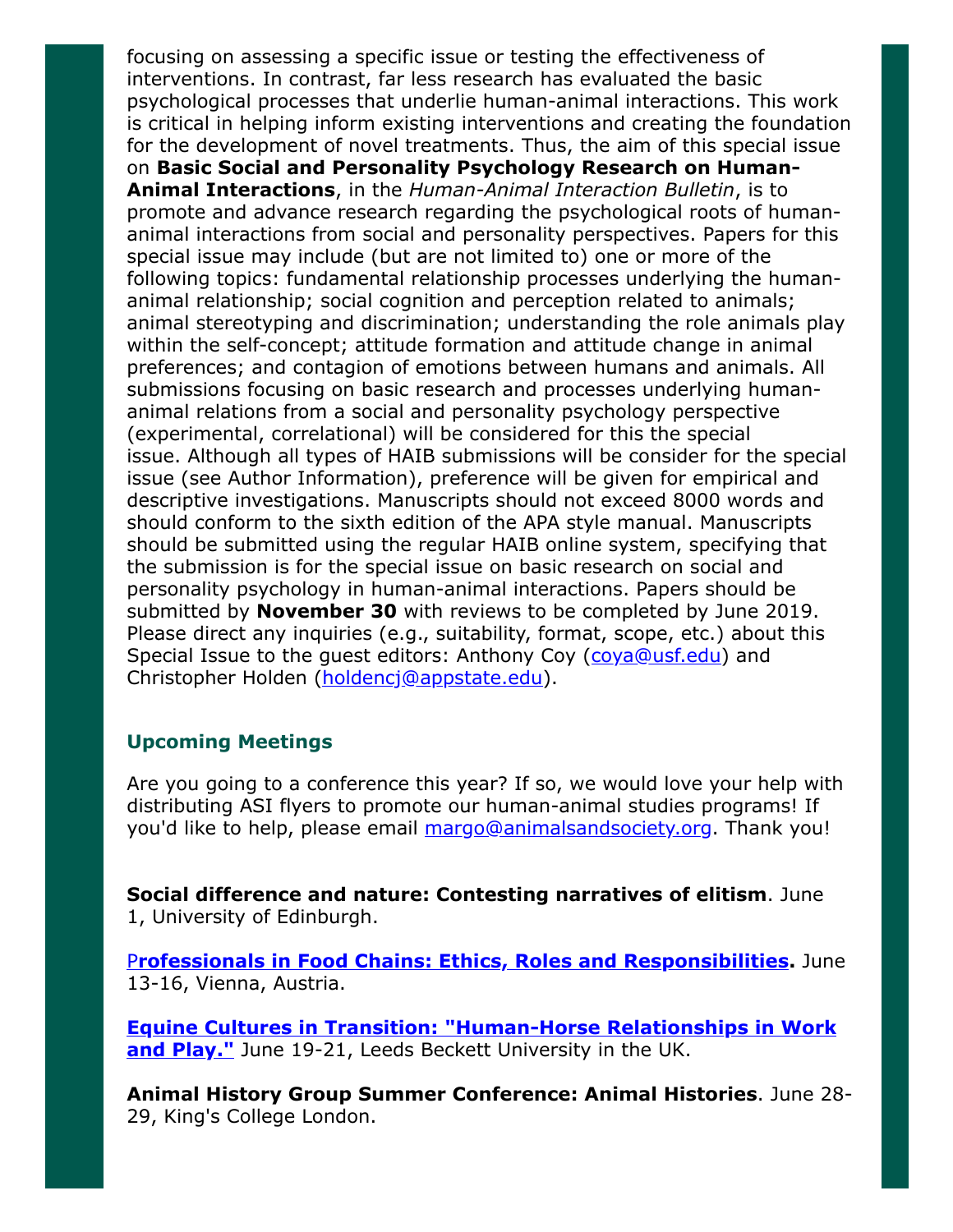[Summer School in Animal Cognition.](https://sites.grenadine.uqam.ca/sites/isc/en/summer18) June 26-July 6, Université du Québec à Montréal

Animals and the Left: One-Day Workshop. June 29, NYU Animal Studies.

27th Annual ISAZ conference: Animals in Our Lives: Multidisciplinary Approaches to the Study of Human-Animal Interactions. July 2-5, Sydney, Australia.

Centre for Media and Celebrity Studies (CMCS) 7th International [Conference: Bridging Gaps: Where is Ethical Glamour in Celebrity](http://cmc-centre.com/conferences/lisbon2018/) Culture? July 1-3, Lisbon, Portugal.

27th International ISAZ conference: Animals in Our Lives: [Multidisciplinary Approaches to the Study of Human-Animal](http://www.isaz2018.com/) **Interactions.** July 2-5, Sydney, Australia.

(Un)Common Worlds Human-Animal Studies Conference. August 7-9, Turku, Finland Contact the organizers to discuss your ideas for this option ([uncommonworlds2018@gmail.com](mailto:uncommonworlds2018@gmail.com)).

Excavating multispecies landscapes: temporalities, materialities and the more-than-human Anthropocene. August 28-31, Cardiff University.

Bees and Honey in Religions and in our Contemporary World. September 6, Melanchthon Academy in Cologne.

[CAWSEL \(Courses on Animal Welfare Science, Ethics and the Law\).](http://cawsel.com/) St. Catharine's College, September 9-21, University of Cambridge

Being Well Together: human-animal collaboration, companionship and the promotion of health and wellbeing. September 19-21, Centre for the History of Science, Technology and Medicine (CHSTM), University of Manchester (UK).

**Horses, moving.** September 25-27, Museum of Archaeology

**[Animals and Us: Research, Policy, and Practice Conference.](http://www.uwindsor.ca/aipabuseresearchgroup/315/conference-animals-and-us)** October 11-13, University of Windsor

[Animal Law Conference.](http://www.animallawconference.com/) October 12-14, Chicago Marriott, Chicago, IL

Animal Machines / Machine Animals. November 2-3, Phoenix Arts Venue, Exeter

Equine History Collective Conference. Nov. 30 - Dec. 1, Cal Poly Pomona

**[Maritime Animals: Telling Stories of Animals at sea](https://research.kent.ac.uk/kentanimalhumanitiesnetwork/maritime-animals-conference/)**. April 26-27, 2019, National Maritime Museum, Greenwich, London, UK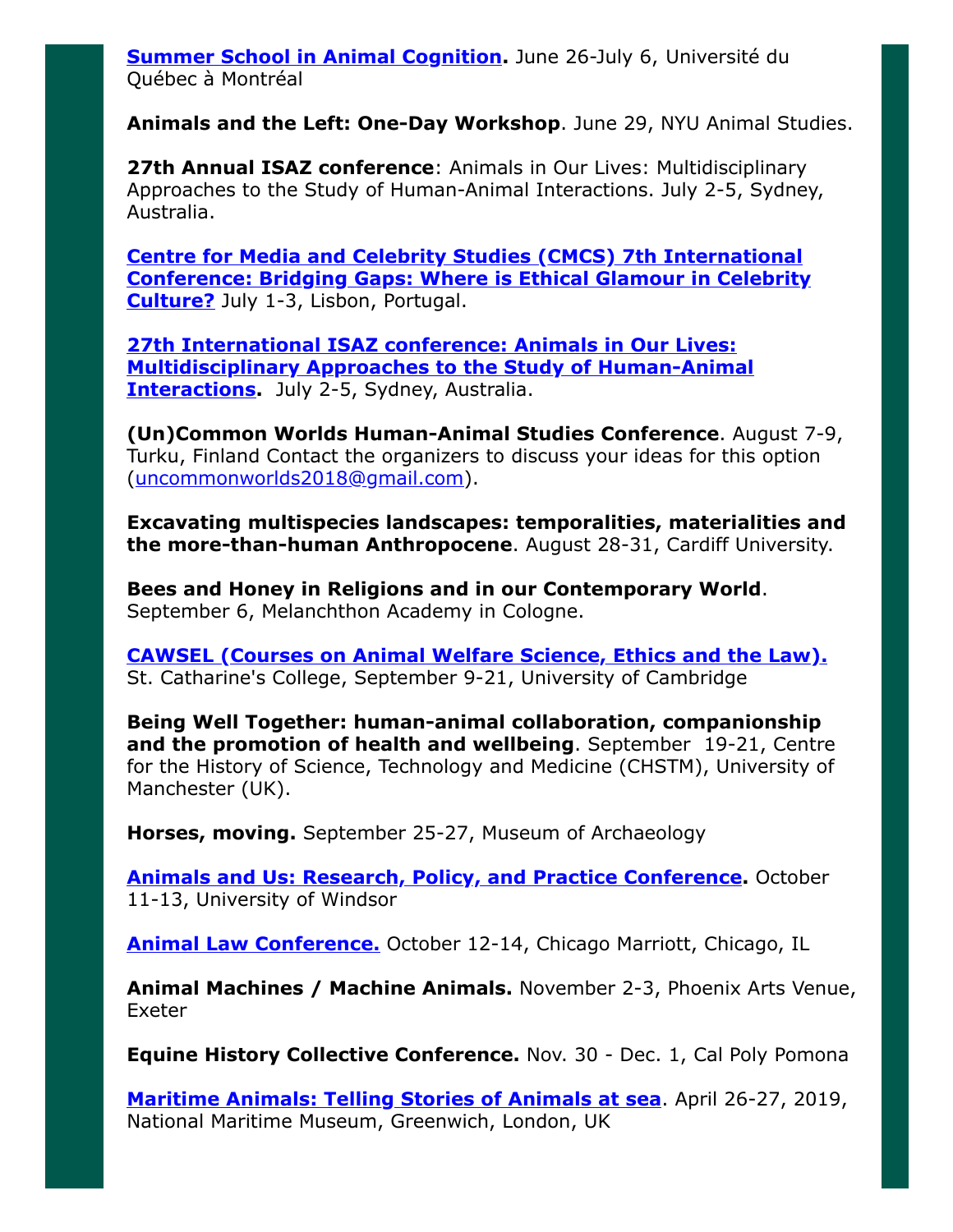# Calls for Papers: Conferences

Animal Machines / Machine Animals. November 2-3, Phoenix Arts **Venue, Exeter.** The organizers welcome papers that deal with the theme of 'Machine Animals / Animal Machines' in both contemporary and historical settings, and would especially like to see papers that address these issues from contexts outside the UK. Papers are welcomed from across animal studies, including disciplines such as (but not limited to) geography, anthropology, sociology, literary studies, art history, history, science and technology studies, ethology, psychology, behavioural sciences and ecology, bioscience/biomedical research. If you are interested in giving a paper addressing the topic from whatever disciplinary perspective please submit an abstract of no more than 200 words with a brief biography (also of no more than 200 words). Please send them to [R.Gorman@exeter.ac.uk](mailto:R.Gorman@exeter.ac.uk) and [G.f.Davies@exeter.ac.uk](mailto:G.f.Davies@exeter.ac.uk). The deadline for abstracts is June 29. Presentations will be 20 minutes long, and we hope to include work by individuals at different career stages. Sadly we have no money to support travel, accommodation or attendance costs. Meeting fees will be £25 for unwaged and £50 for waged attendees.

## Decolonizing Animals: AASA 2019, June 30th - July 3rd 2019,

Ōtautahi/Christchurch, Aotearoa/New Zealand. The next biennial conference of the Australasian Animal Studies Association will be held in Ōtautahi / Christchurch, Aotearoa / New Zealand - a city and a country that embody the impacts of colonialism on human and nonhuman animals alike. Please send abstracts in the form of an email attachment (MS Word or compatible - not PDF please) containing

- · your name
- · your institutional affiliation (if appropriate)
- · your proposed paper title and abstract (approximately 350 words)
- a brief autobiography (no more than 150 words)
- four keywords identifying the main themes of your paper

to Associate Professor Annie Potts, AASA 2019 Conference Convenor, at [annie.potts@canterbury.ac.nz.](mailto:annie.potts@canterbury.ac.nz) Closing date for abstracts: September 30.

The conference **Horses, moving**, seeks to address the movement and motility of horses from a wide array of perspectives, from prehistory until historical times. The Museum of Archaeology, University of Stavanger and the Høgskulen for landbruk og bygdeutvikling would like to invite you to "Horses, moving" a cross-disciplinary conference on the symbolism and relevance of horses in human societies throughout history, as well as the dynamics of human-horse interactions. The conference will take place at the Museum of Archaeology at September 25th-27th, 2018. Keynote speakers are professor Lynda Birke, University of Chester and professor Anita Maurstad, University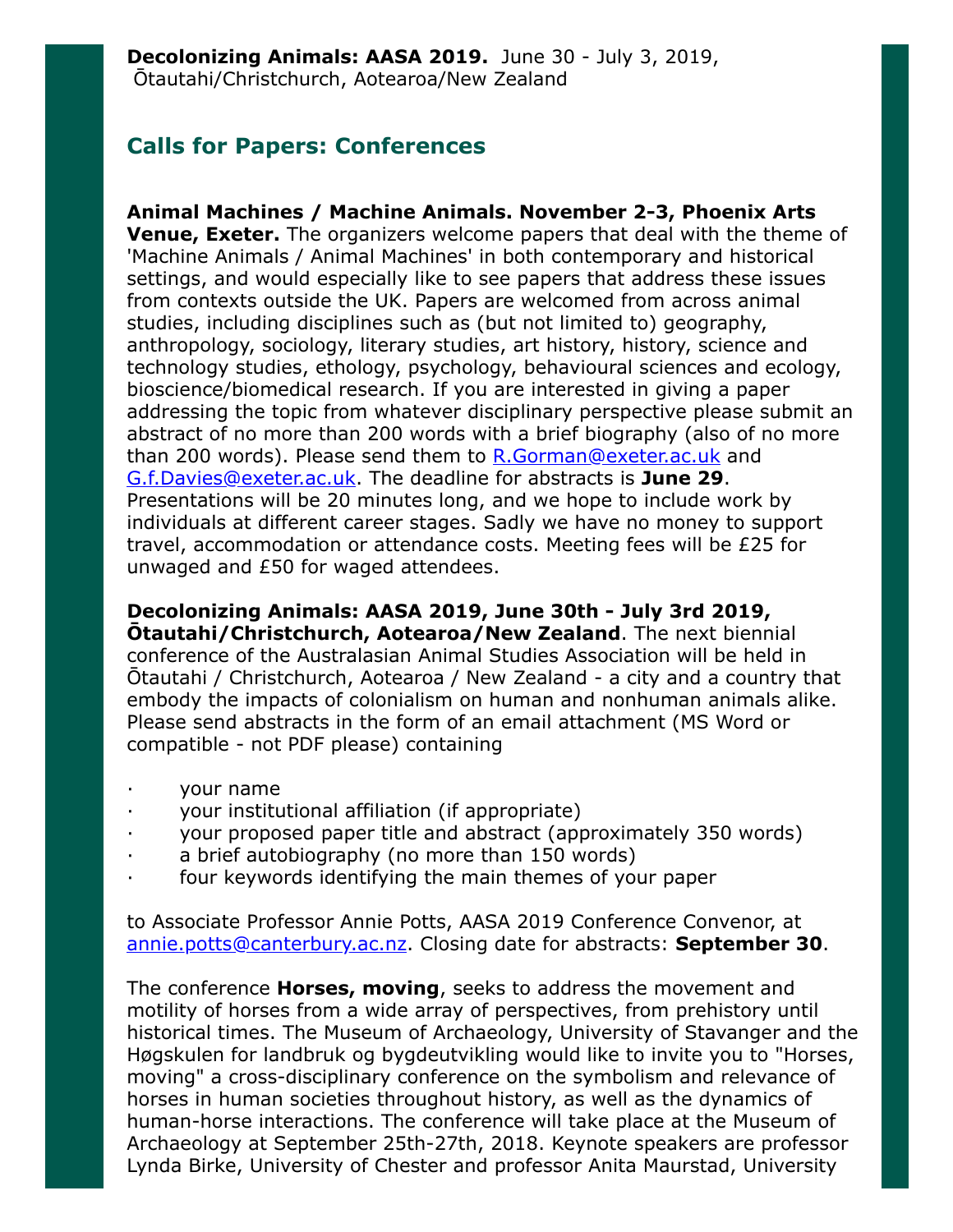of Tromsø. We would like to invite prospective participants to submit abstracts outlining their topic. Presentations may come from any field, archaeology, anthropology, ethnography, human geography, history, linguistics, folklore studies, equine studies or animal behavioral studies, to name but a few. Abstracts should be no more than 300 words and must be submitted by **June 30.** 

For further information or to submit an abstract, please contact Sean Dexter Denham, [sean.d.denham@uis.no](mailto:sean.d.denham@uis.no).

# Please Support our Human-Animal Studies Efforts

As you can see, there is a tremendous amount of activity and progress going on today in the field of human-animal studies, and we always invite your input and participation.

[Your donation](https://www.givedirect.org/donate/?cid=4552) to the Animals & Society Institute will enable us to continue to expand the field in many more ways and work in conjunction with others around the world who share these goals.

Thank you for supporting our Human-Animal Studies efforts!

Margo DeMello Human-Animal Studies Program Director





Follow ASI on social media



You are receiving this email because you contacted us, subscribed, donated, were the honoree of a tribute gift, purchased an item from our store or attended one of our events. If you no longer wish to receive these newsletters, please unsubscribe below.

Animals and Society Institute, 2512 Carpenter Road, Suite 202-A, Ann Arbor, MI 48108- 1188

[SafeUnsubscribe™ {recipient's email}](https://visitor.constantcontact.com/do?p=un&mse=0016u8cGCOk4ijLe6EYFlbq8UmlFeKV0nFU&t=001YZ833UMnaO3t8JXd1GGqAA%3D%3D&id=001b-xBWU3VMkcM8dYr8taaWXSJRe02Iknl&llr=88spulqab)